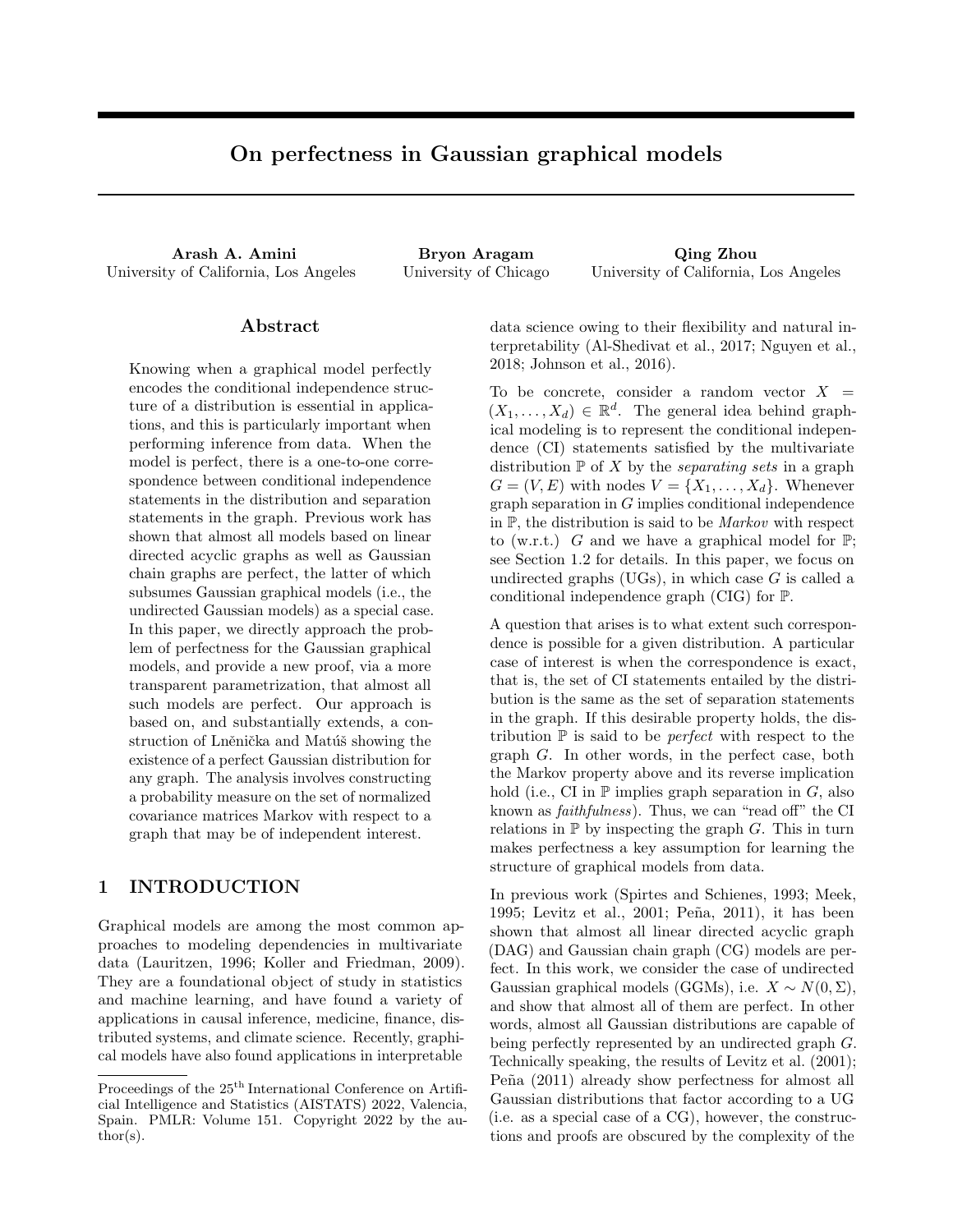CG case. In particular, although showing essentially the same result, the proofs in Peña  $(2011)$  and Levitz et al. (2001) use two different indirect parametrizations of the CG-Markov Gaussian distributions. In this paper, we provide a much simpler and more direct parameterization for the undirected case, which should be of independent interest. Our technique is based on an elegant construction of Lněnička and Matúš (2007) which was used to prove the existence of a perfect Gaussian distribution for any given UG. We extend this construction to a full parametrization of the UG-Markov Gaussian distributions and prove the so-called strong completeness of this class (i.e. that almost all are perfect).

Contributions Our main contributions can be outlined as follows:

- Our main result is a new, direct proof that almost all Gaussian distributions are capable of being perfectly represented by an undirected graph G (Theorem 1).
- As a matter of independent interest, our proof involves a simpler constructive description of the set of imperfect covariance matrices, which provides useful intuition for understanding perfectness assumption in modeling and estimation with UGs (Theorem 2).
- Finally, as a byproduct of our proof, we construct a probability measure over inverse covariance matrices supported on the edge set of a graph G. This measure may be used as a trial or proposal distribution in Monte Carlo algorithms to simulate from many distributions over positive definite matrices with support restriction (Section 4).

The paper is organized as follows: Section 1.1 reviews related work and Section 1.2 provides some background on graphical modeling and sets up the notation. Section 2 contains the statement of the main result and some discussion. Section 3 provides the details of our parameterization of Markovian distributions, the construction of the null set of imperfect distributions and a more technical version of our main result. Section 4 briefly discusses some applications of this construction. The proof of the main result appears in Section 5 with the proof of some of the technical lemmas deferred to Appendix A.

#### 1.1 Related work

The notion of perfect graphical models has a long history, and we refer the reader to textbooks such as Pearl (1988) and Koller and Friedman (2009) for details. More recently, Sadeghi (2017) has characterized perfect distributions and a related line of work studies the problem of testing whether or not a given graph is perfect for a given distribution (Tatikonda et al., 2014). In this paper, we focus on a related but distinct question:

Given a graph G, how likely is it that a random Gaussian distribution that is Markov to  $G$  is also perfect with respect to  $G$ ?

Making this statement precise requires a bit of care; see Section 2. Similar results are already known for other classes of graphical models. For DAGs, almost-sure perfectness was shown in Spirtes and Schienes (1993); Meek (1995). Using the same techniques, the result was extended to Gaussian distributions that factor according to chain graphs in Levitz et al.  $(2001)$ ; Peña  $(2011)$ . Chain graphs allow for both directed and undirected edges and the corresponding graphical models extend both the UG and DAG models. There are two equivalent formulations of the Markov property for chain graphs referred to as the Andersson–Madigan–Perlman (AMP) versus the Lauritzen–Wermuth–Frydenberg (LWF) interpretation (Lauritzen, 1996; Andersson et al., 2001; Studeny, 2006). In Levitz et al. (2001) (Section 6), perfectness of almost all Gaussian distributions that are Markov w.r.t. to a CG was shown using the AMP interpretation. A similar result was obtained in Peña (2011) using the LWF interpretation.

Remark 1. A different but equally interesting question arises in the study of Gaussoids, introduced also by Lněnička and Matúš  $(2007)$ , which are combinatorial structures satisfying certain properties of the CI relations of Gaussian distributions. Here, an important problem is realizability: When is a Gaussoid realizable as the CI structure of a Gaussian distribution? Perhaps surprisingly, it turns out that the fraction of realizable Gaussoids vanishes as the number of nodes increases. This provides an interesting contrast to our result, which asks what the fraction of perfect Gaussians is relative to all Markovian Gaussians (i.e. wrt G). See Boege and Kahle (2020) (Remark 3.11) and Boege (2019) (Corollary 3.4) for details.

#### 1.2 Gaussian graphical models

Consider an undirected graph  $G = (V, E)$ , where  $V =$  $[d] := \{1, \ldots, d\}$ . Two nodes i and j are *adjacent*, or neighbors, if  $(i, j) \in E$ , in which case we write  $i \sim j$ , otherwise  $i \nsim j$ . A path from i to j is a sequence  $i = k_1, k_2, \ldots, k_{n-1}, k_n = j \in [d]$  of distinct elements with  $(k_{\ell}, k_{\ell+1}) \in E$  for each  $\ell = 1, \ldots, n - 1$ . Given two subsets  $A, B \subset [d]$ , a path connecting A to B is any path with  $k_1 \in A$  and  $k_n \in B$ . A subset  $C \subset [d]$ separates A from B, denoted by  $A-C-B$ , if all paths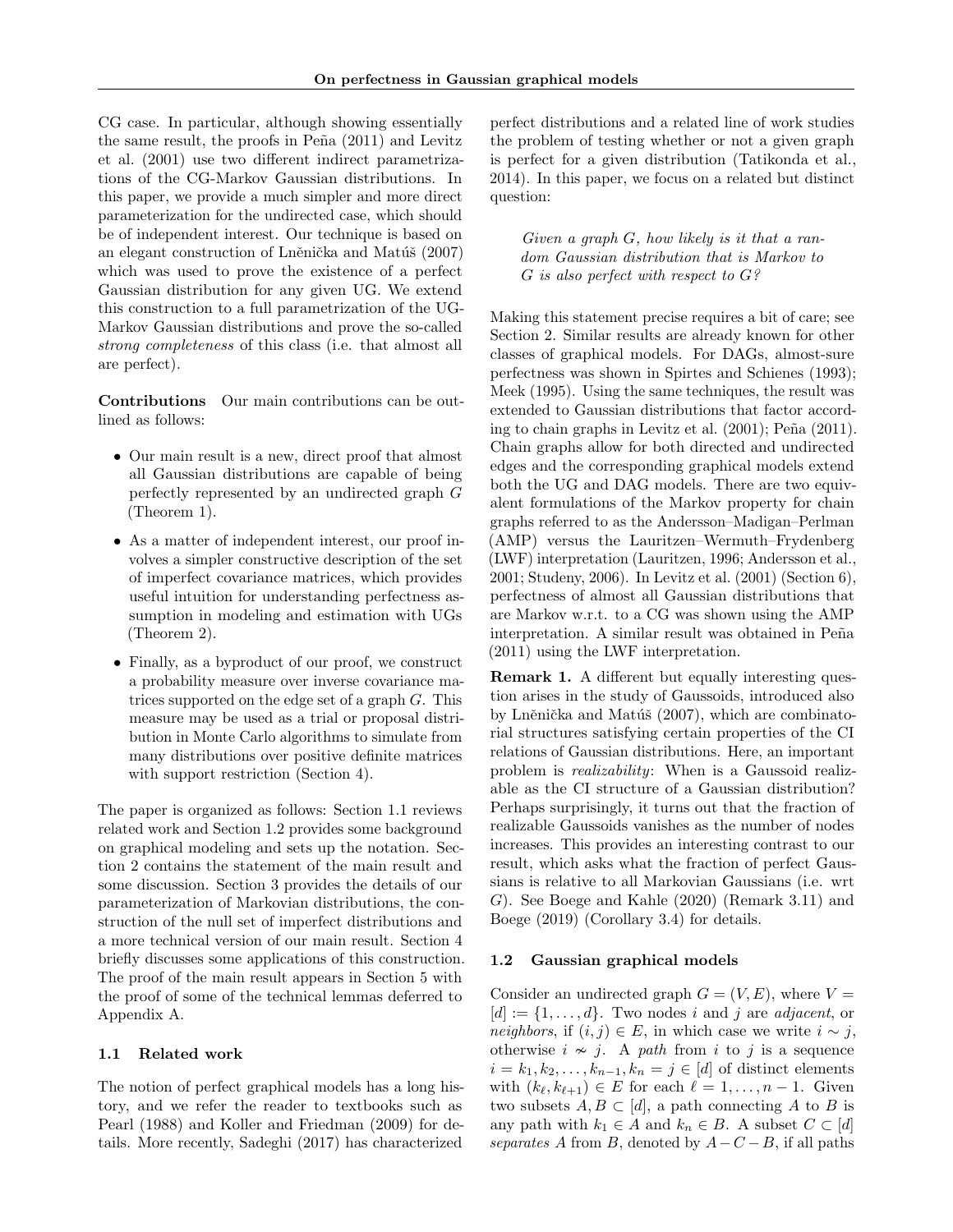connecting A to B intersect C (i.e.  $k_{\ell} \in C$  for some  $1 < \ell < n$ , otherwise we write  $\neg(A - C - B)$ . Implicit in this definition is that  $A, B$  and  $C$  are disjoint.

To simplify the notation, we often identify  $G$  with its edge set E, i.e.,  $G \simeq E$ . For example, we also write  $|G| := |E|$  to denote the number of edges. We also adopt the following shorthands:  $\{i\} = i$  and  $\{i, j\} = ij$ ,  $A\cup\{i\} = Ai$ ,  $A\cup B = AB$  and so on, that is, the union of sets is denoted by juxtaposition. In addition, we let  $[d]_S = [d] \setminus S = \{1, \ldots, d\} \setminus S$ . Common uses of these notational conventions are:  $[d]_i = [d] \setminus \{j\}$  and  $[d]_{ij} = [d] \setminus ij = [d] \setminus \{i, j\}.$  For a matrix  $\Sigma \in \mathbb{R}^{d \times d}$ , and subsets  $A, B \subset [d]$ , we use  $\Sigma_{A,B}$  for the submatrix on rows and columns indexed by A and B, respectively. Single index notation is used for principal submatrices, so that  $\Sigma_A = \Sigma_{A, A}$ . For example,  $\Sigma_{i,j}$  is the  $(i, j)$ th element of  $\Sigma$  (using the singleton notation), whereas  $\Sigma_{ij} = \Sigma_{ij,ij}$  is the 2 × 2 submatrix on  $\{i, j\}$  and  $\{i, j\}$ . Similarly,  $\Sigma_{Ai,Bj}$  is the submatrix indexed by rows  $A \cup \{i\}$  and columns  $B \cup \{j\}$ .

Now, consider a random vector  $X = (X_1, \ldots, X_d) \in$  $\mathbb{R}^d$  and a graph  $G = (V, E)$  where node *i* represents the random variable  $X_i$ . A random vector X (or its distribution  $P$ ) is called *Markov* w.r.t. G (and G a CIG for  $X$ ) if

$$
A - C - B \text{ in } G \implies X_A \perp \!\!\!\perp X_B | X_C \text{ in } \mathbb{P}. \tag{1}
$$

Here,  $X_S = \{X_i : i \in S\}$  for any  $S \subset [d]$ . That is, the separation of the nodes in  $A$  and  $B$  by the nodes in C implies that  $X_A$  is independent of  $X_B$  given  $X_C$ . The special case where (1) is assumed to hold only for sets of the form  $A = \{i\}, B = \{j\}$  and  $C = [d] \setminus \{i, j\}$ is called the pairwise Markov property. This special case implies the full condition (1) if the distribution has a positive and continuous density w.r.t. a product measure on  $\mathbb{R}^d$  (Lauritzen, 1996, p. 34).

Even if (1) holds, the converse need not necessarily hold. When the reverse implication of (1) is true, we say the distribution of  $X$  is *faithful* to  $G$ . When  $X$  is both Markov and faithful to  $G$ , we say that  $G$  is *perfect* for  $X$ :

**Definition 1.** A graph G is perfect for X if  $A - C - B$ in  $G \iff X_A \perp \!\!\!\perp X_B \mid X_C$  in  $\mathbb{P}$ .

In the Gaussian case, we have  $X \sim N(0, \Sigma)$  where  $\Sigma = (\Sigma_{i,j}) \in \mathbb{R}^{d \times d}$  is the covariance matrix of X, that is,  $\Sigma_{i,j} = \mathbb{E}[X_i X_j]$ . Using known results on Gaussian pairwise conditional independence (Lauritzen, 1996, Proposition 5.2),  $X_i \perp \!\!\!\perp X_j | X_{[d]_{ij}}$  if and only if  $[\Sigma^{-1}]_{i,j} = 0$ . Thus, letting G be defined for  $i \neq j$ by

$$
i \nsim j \text{ in } G \iff [\Sigma^{-1}]_{i,j} = 0,\tag{2}
$$

we have that X (or  $N(0, \Sigma)$  or  $\Sigma$ ) satisfies the pairwise Markov property w.r.t. G. Assuming that  $\Sigma \succ 0$ , it follows that Xsatisfies the (global) Markov property w.r.t.  $G$ , hence  $G$  is a CIG for  $X$ . Throughout, we will assume  $\Sigma \succ 0$ , i.e. the Gaussian distribution is regular.

From the above discussion, in the Gaussian case, Markov properties and CIGs can be equivalently characterized by the covariance matrix  $\Sigma$ . Thus, we can equivalently talk about perfectness of a covariance matrix. The corresponding graph is uniquely implied in this case, given by the support of  $\Sigma^{-1}$ , i.e., supp $(\Sigma^{-1}) := \{(i,j) : (\Sigma^{-1})_{i,j} \neq 0, i \leq j\}$ . We caution the reader that while the graph  $G$  has  $|G|$  edges by definition, the support of  $\Sigma^{-1}$  has  $|G| + d$  elements. We will write  $G^{\circ}$  for the graph G with self-loops added, i.e., edges of the form  $(i, i)$  for all  $i \in [d]$ . Then we have  $|G^{\circ}| = |\text{supp}(\Sigma^{-1})| = |G| + d$ . The above discussion is summarized in the following definition:

Definition 2. We say that a positive definite matrix  $\Sigma$  is G-Markov if supp $(\Sigma^{-1}) = G^{\circ}$ . We say that it is G-perfect if  $N(0, \Sigma)$  is perfect w.r.t. G.

# 2 MAIN RESULT

In Lněnička and Matúš (2007), it was shown that for any graph G, there exists a regular Gaussian distribution which is perfect w.r.t. G. As discussed in Section 1.2, given any positive definite matrix  $\Sigma$ , we can ask whether it is perfect or not, with the graph of G being implicit from the support of  $\Sigma^{-1}$ . This is the language that we will use throughout. The result of Lněnička and Matúš (2007) can be restated as follows: for any potential CIG, there is at least one covariance matrix  $\Sigma$  which is perfect w.r.t. it. Here, we extend the argument in Lněnička and Matúš (2007) to show that almost all covariance matrices are perfect.

**Theorem 1.** For any undirected graph  $G$  on  $[d]$ , the set of positive definite matrices  $A \in \mathbb{R}^{d \times d}$  for which  $\Sigma = A^{-1}$  is G-Markov but not G-perfect has Lebesgue measure zero.

In Theorem 1 (and its corollary below), the Lebesgue measure is of dimension  $|G^{\circ}| = |G| + d$ .

According to the discussion in Section 1.2,  $\Sigma$  is  $G$ -Markov if  $\Sigma^{-1}$  is supported on  $G^{\circ}$ . It follows that the set of matrices  $A \in \mathbb{R}^{d \times d}$  for which  $\Sigma = A^{-1}$  is  $G$ -Markov can be identified with a set in  $\mathbb{R}^{|G^{\circ}|}$  of positive Lebesgue measure. Theorem 1 then states that those A in this set whose inverse is not perfect occupy a null subset. An equivalent restatement of this result in terms of probability distributions is the following:

**Corollary 1.** Let  $G$  be an undirected graph on  $[d]$ , and let  $A \in \mathbb{R}^{d \times d}$  be drawn from a continuous distribution (w.r.t. the Lebesgue measure) on positive definite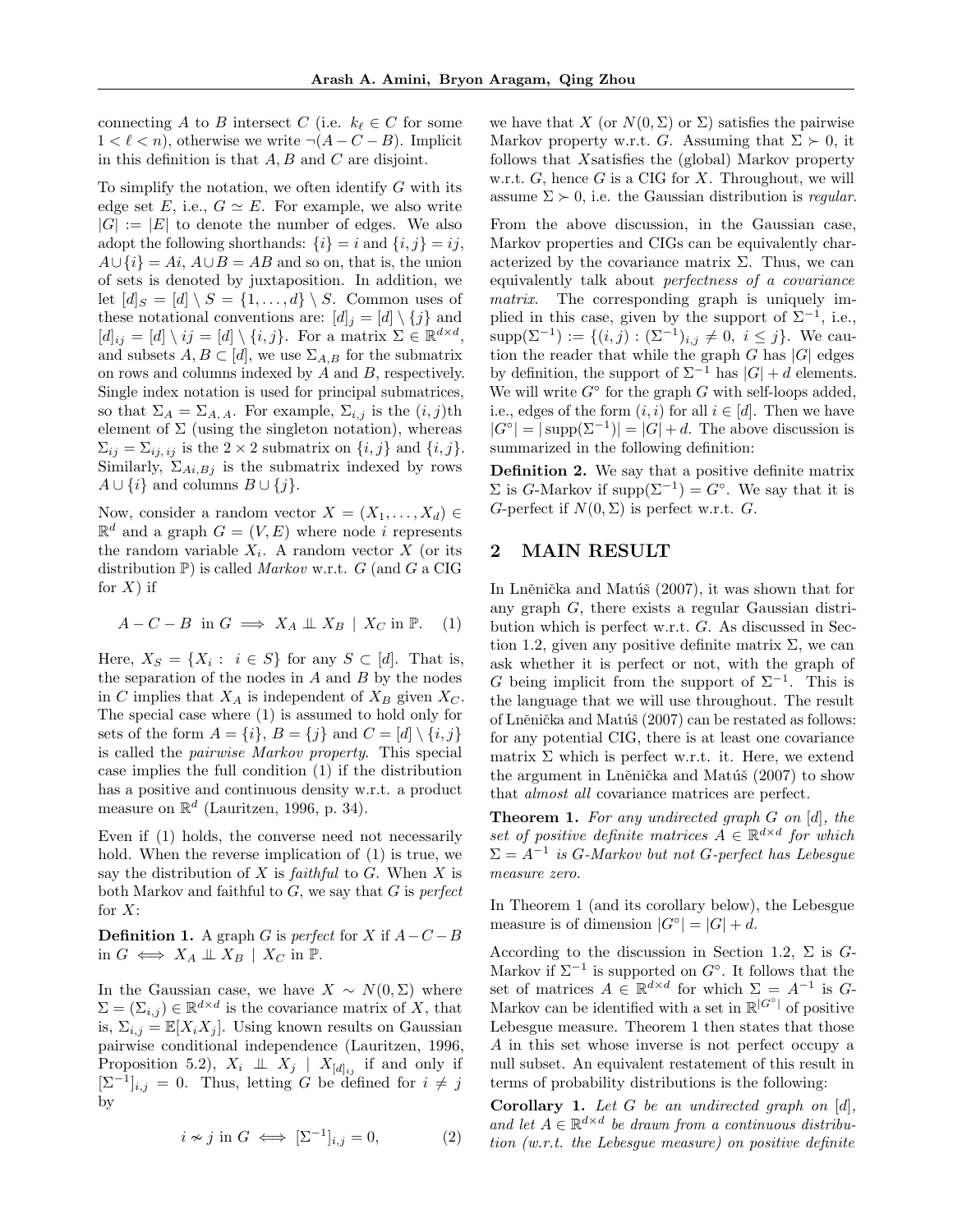matrices with support  $G^{\circ}$ . Then with probability one,  $\Sigma = A^{-1}$  is G-perfect.

Theorem 1 is a consequence of a more technical result, Theorem 2, which is discussed in Section 3.3 and could be of independent interest. One needs a fair amount of technical work to make the notion of "almost all" precise. This is done in Section 3.2 by constructing appropriate measures on a suitable parametrization of the set of covariance matrices that are G-Markov. Once done, the same techniques in Lněnička and Matúš (2007) can be extended to show the stronger result as illustrated in the proof of Theorem 2. In addition, Theorem 1 further strengthens this result by showing that the notion of "almost all" is independent of the particular parametrization of Theorem 2.

## 3 CONSTRUCTION OF NULL SETS

We begin by setting up notation to refer to paths in a graph. Next, we discuss how to parametrize the space of G-Markov covariance matrices. We then characterize the subset of perfect covariance matrices in Theorem 2, a result that is interesting in its own right.

#### 3.1 Path notation

ij

An  $ij$ -path on [d], of length  $t+1$ , is an ordered sequence  $i_0 \rightarrow i_1 \rightarrow i_2 \cdots \rightarrow i_t \rightarrow i_{t+1}$ , where  $i_j, j = 0, \ldots, t +$ 1 are distinct elements of [d],  $i_0 = i$  and  $i_{t+1} = j$ . We represent such a path as an ordered subset  $\Pi =$  $\{i_0, i_1, \ldots, i_{t+1}\}$  of [d]. An  $i_0$ -cycle on [d], of length  $t+1$ , is an  $i_0i_0$ -path; that is, an ordered sequence of the form  $i_0 \rightarrow i_1 \rightarrow i_2 \cdots \rightarrow i_t \rightarrow i_0$ , where  $i_j, j = 0, \ldots, t$ are distinct elements of [d]. We will represent such a cycle as an ordered subset  $C = \{i_0, i_1, \ldots, i_t\}$  of [d]. Ultimately, the  $i_j$ -paths and  $i_0$ -cycles will be used to represent non-intersecting paths and cycles on a graph  $G$  on nodes  $[d]$ .

From here on, we consider the edges of a graph G to be directed, i.e., ordered pairs of nodes. An undirected edge  $ij \in G$  is interpreted as bidirected, i.e.  $\{i, j\} \in G$ and  $\{j, i\} \in G$ . We say that an ij-path  $\Pi = \{i =$  $i_0, i_1, \ldots, i_{t+1} = j$  belongs to G, denoted as  $\Pi \in G$ , if all the edges in the path belong to G, that is,  $i_j i_{j+1} \in G$ for all  $j = 0, \ldots, t$ . The set of ij-paths that belong to G is denoted as  $\mathcal{P}^{ij}(G)$ . With some abuse of notation, we let  $\mathcal{P}^{ij} = \mathcal{P}^{ij}([d])$  denote the set of all *ij*-paths on [d] in the complete graph. The set of all  $ij$ -paths of G of length  $t+1$  is denoted as  $\mathcal{P}^{ij}_t(G)$ , that is

$$
\mathcal{P}^{ij}_t(G) := \{ \Pi \in \mathcal{P}^{ij} : \ \Pi \in G, \ |\Pi| = t + 1 \}.
$$

We let  $\mathcal{P}_t(G) := \bigcup_{i,j \in [d]} \mathcal{P}_t^{ij}(G)$ , the set of all paths of length  $t + 1$  in G. The parallel notations for *i*-cycles, namely

$$
\mathcal{C}^i(G), \ \mathcal{C}^i = \mathcal{C}^i([d]), \ \mathcal{C}^i_t(G), \text{ and } \mathcal{C}_t(G) \qquad (3)
$$

are defined similarly (by setting  $i = j$  in the corresponding definitions for paths). Note that in our notation, an undirected edge  $ij \in G$ , with  $i \neq j$ , is considered a valid cycle  $\{i, j\}$  of length 2, since both  $i \rightarrow j$  and  $j \rightarrow i$  are in G.

For an *ij*-path  $\Pi = \{i_0 = i, i_1, \ldots, i_t, j = i_{t+1}\} \in \mathcal{P}^{ij}$ and a matrix  $B = (b_{i,j}) \in \mathbb{R}^{d \times d}$ , let

$$
b_{\Pi} = \prod_{j=0}^{t} b_{i_j, i_{j+1}}.
$$
 (4)

A similar notation, namely  $b<sub>C</sub>$ , is well-defined when C is an  $i_0$ -cycle. (In this case,  $i_{t+1} = i_0$  in (4).)

## 3.2 A parametrization of G-Markov covariance matrices

We now give a parametrization of the G-Markov covariance matrices that provides a simple way of putting distributions on them. It also allows us to explicitly construct the set of imperfect covariance matrices from pieces that are all Lebesgue null sets.

Let  $\mathbb{S}^d$  be the set of symmetric  $d \times d$  matrices,  $\mathbb{S}^d_{++}$  the set of  $d \times d$  positive definite matrices, and define

$$
\mathbb{S}_{++,1}^d = \{ \Gamma \in \mathbb{S}_{++}^d : \ \Gamma_{i,i} = 1, \ i \in [d] \}.
$$

Matrices in  $\mathbb{S}^d_{++,1}$  are often called correlation matrices. Since we use this normalization mainly for precision matrices, to avoid confusion, we call elements of  $\mathbb{S}^d_{++,1}$ normPrc matrices. It is not hard to see that for any diagonal matrix  $D \in \mathbb{S}_{++}^d$ , the two matrices  $D\Sigma D$  and  $\Sigma$  have the same Markov properties. Thus, it is enough to focus on the case where  $(\Sigma^{-1})_{i,i} = 1$  for all  $i \in [d]$ . We will make the following shorthand:

**Definition 3.** A matrix  $\Sigma$  is called a normCov matrix if  $\Sigma^{-1}$  ∈  $\mathbb{S}^d_{++,1}$ , i.e., its inverse is a normalized precision matrix.

Given any graph  $G$  on nodes  $[d]$ , our first step is to construct a probability measure (mutually absolutely continuous w.r.t. the uniform probability measure), over all normCov matrices that are G-Markov. We then show that with probability one, such normCov matrices are perfect. Later, we will show how the result extends to all covariance matrices G-Markov (see Step 2 in the proof of Theorem 1). The class of normCov matrices that are G-Markov can be written as

$$
\Psi_G^{-1} := \{ \Gamma^{-1} : \Gamma \in \Psi_G \}, \text{ where}
$$
  

$$
\Psi_G := \{ \Gamma \in \mathbb{S}_{++,1}^d : \Gamma_{i,j} \neq 0 \iff ij \in G \}.
$$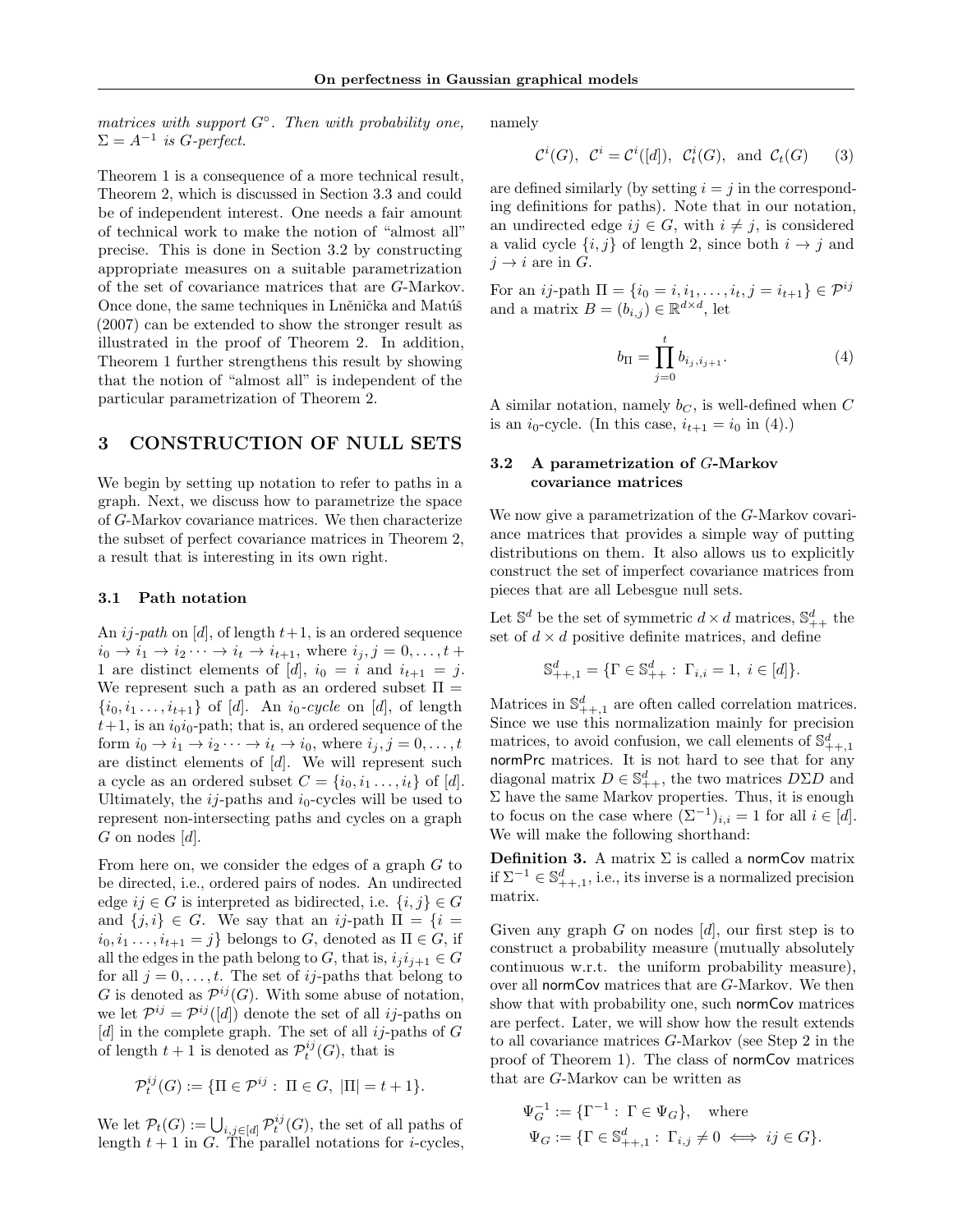$\Psi_G$  is just the set of normPrc matrices with support G. The first step in our approach is to put a distribution on  $\Psi_G^{-1}$  as the push-forward of a distribution constructed on  $\Psi_G$ . Although our construction is not uniform w.r.t. the Lebesgue measure, in Corollary 1 we extend the result to any distribution on  $\Psi_G$  which is absolutely continuous w.r.t. the Lebesgue measure.

Before describing our construction of a random normCov matrix, let us set up some more notation. We let  $\mathcal{L}^n$  and  $\mathcal{H}^s$   $(s > 0)$  denote, respectively, the Lebesgue measure and the s-dimensional Hausdorff measure on  $\mathbb{R}^n$ . The dimension of the ambient space of  $\mathcal{H}^s$  will be clear from the context. For the graph  $G$ , let  $g = |G|$  be the number of edges. We often identify  $\Psi_G$  with a subset of  $\mathbb{R}^G$ , and often identify  $\mathbb{R}^G$  with  $\mathbb{R}^g$ , after ordering the edges, the particular order being unimportant. For example, if G is  $1 - 2 - 3$ , with  $g = |G| = 2$ , and  $\Gamma \in \Psi_G$  is

$$
\Gamma = \begin{pmatrix} 1 & \delta_{12} & 0 \\ \delta_{12} & 1 & \delta_{23} \\ 0 & \delta_{23} & 1 \end{pmatrix},
$$

we either view  $\Gamma$  as  $\{\delta_{12}, \delta_{23}\} = (\delta_{ij}, ij \in G)$ , as an element of  $\mathbb{R}^G$ , or as the ordered pair  $(\delta_{12}, \delta_{23})$  as an element of  $\mathbb{R}^g = \mathbb{R}^2$ .

For  $\delta = (\delta_{ij}, i j \in G) \in \mathbb{R}^G$  and  $\varepsilon > 0$ , define  $A^{G, \delta, \varepsilon} =$  $(a_{ij}^{G,\delta,\varepsilon}) \in \mathbb{R}^{d \times d}$  by setting

$$
a_{ij}^{G,\delta,\varepsilon} = \begin{cases} \delta_{ij}\,\varepsilon & ij \in G \\ 1 & i = j \\ 0 & \text{otherwise} \end{cases} \tag{5}
$$

For a fixed  $\delta \in \mathbb{R}^G$ , let  $\varepsilon_G(\delta)$  be the largest  $\varepsilon > 0$  such that  $A^{G,\delta,\varepsilon}$  is positive definite, that is,

$$
\varepsilon_G(\delta) := \sup \{ \varepsilon > 0 : \ A^{G, \delta, \varepsilon} \in \mathbb{S}_{++}^d \}. \tag{6}
$$

Then  $A^{G,\delta,\varepsilon}$  is positive definite for all  $\varepsilon \in [0,\varepsilon_G(\delta)),$  due to the convexity of  $\mathbb{S}_{++}^d$ . Let  $[-1,1]_* := [-1,1] \setminus \{0\}$ and consider

$$
\mathcal{M}^G := \{ (\delta, \varepsilon) : \delta \in [-1, 1]_*^G, \ \varepsilon \in (0, \varepsilon_G(\delta)) \}.
$$

The set  $\{(A^{G,\delta,\varepsilon})^{-1}:\ (\delta,\varepsilon)\in\mathcal{M}^G\}$  is a parametrization of the set of all normCov matrices that are G-Markov. In other words, with the map  $\zeta : \mathcal{M}^G \to \mathbb{R}^{d \times d}$ 

$$
\zeta(\delta,\varepsilon) = (A^{G,\delta,\varepsilon})^{-1},\tag{7}
$$

we have  $\zeta(\mathcal{M}^G) = \Psi_G^{-1}$ . We note that  $\mathcal{M}^G$  is a subset of  $[-1,1]^{\mathring{G}} \times (0,\infty) \subset \mathbb{R}^{\mathring{G}} \times \mathbb{R} \simeq \mathbb{R}^{g+1}$ . We will equip  $\mathcal{M}^G$  with the Lebesgue measure (i.e.,  $\mathcal{L}^{g+1}$ ).

The map  $\zeta$  overparametrizes the set  $\Psi_G^{-1}$  since  $\zeta(c\delta, \varepsilon/c)$ is the same for all  $c > 0$ , i.e. it defines the same

normCov matrix for all  $c > 0$ . To remove this ambiguity (and to avoid unnecessary complications in working with equivalence classes), without loss of generality, we focus on the subset of  $\mathcal{M}^G$  for which  $\delta$  has unit  $\ell_{\infty}$  norm. Let  $\mathbb{S}_{\infty}^G := \{\delta \in \mathbb{R}^G : ||\delta||_{\infty} = 1\}, \, \mathbb{S}_{\infty,*}^G =$  $[-1,1]^G_* \cap \mathbb{S}^G_\infty,$  and

$$
\mathcal{M}_{\infty}^G := \mathcal{M}^G \cap (\mathbb{S}_{\infty}^G \times \mathbb{R})
$$
  
= { ( $\delta, \varepsilon$ ) :  $\delta \in \mathbb{S}_{\infty, *}^G$ ,  $\varepsilon \in (0, \varepsilon_G(\delta))$  }.

The function  $\varepsilon_G$ , restricted to  $\mathbb{S}^G_{\infty,*}$ , is continuous and bounded. In fact,  $\sup \varepsilon_G(\mathbb{S}^G_{\infty,*}) = 1$  so that  $\mathcal{M}^G_{\infty} \subset$  $[-1,1]^G \times (0,1]$ . Hence  $\mathcal{M}_{\infty}^G$  has finite and positive  $\mathcal{H}^g$ -measure (on  $\mathbb{R}^{g+1}$ ), where  $g := |G|$ .

**Definition 4.** We equip  $\mathcal{M}_{\infty}^G$  with the measure  $\mu_G$ defined as follows: Pick  $\delta'$  by drawing each entry uniformly from  $[-1,1]_*$ , and given  $\delta'$ , set  $\delta = \delta'/\|\delta'\|_{\infty}$ and draw  $\varepsilon$  uniformly from  $[0, \varepsilon_G(\delta)]$ ; the vector  $(\delta, \varepsilon)$ has the desired distribution  $\mu_G$ . See Figure 1.

Measure  $\mu_G$  defined above is equivalent to (i.e., mutually absolutely continuous w.r.t.) the normalized  $\mathcal{H}^g$ -measure on  $\mathcal{M}_{\infty}^G$ . The latter defines a uniform probability distribution on  $\mathcal{M}_{\infty}^G$ . We note that  $\mu_G$  has density proportional to  $(\varepsilon, \delta) \mapsto 1/\varepsilon_G(\delta)$  relative to this uniform distribution.

Restricted to  $\mathcal{M}_{\infty}^G$ , the map  $\zeta$  defined earlier is wellbehaved: It is one-to-one and onto  $\Psi_G^{-1}$ , that is,  $\zeta : \mathcal{M}_{\infty}^G \to \Psi_G^{-1}$  is a bijection. We can now put a distribution on normCov matrices,  $\Psi_G^{-1}$ , as the pushforward of  $\mu_G$  by  $\zeta$ .

## 3.3 Characterizing imperfect covariance matrices

Let us now consider the subclass of  $\Psi_G^{-1}$  which is imperfect. It is enough to work with the corresponding subsets in  $\mathcal{M}^G$  and  $\mathcal{M}^G_{\infty}$ :

$$
\mathcal{N}^G = \{ (\delta, \varepsilon) \in \mathcal{M}^G : (A^{G, \delta, \varepsilon})^{-1} \text{ is not perfect} \},\
$$
  

$$
\mathcal{N}^G_{\infty} = \{ (\delta, \varepsilon) \in \mathcal{M}^G_{\infty} : (A^{G, \delta, \varepsilon})^{-1} \text{ is not perfect} \}
$$
  

$$
= \mathcal{N}^G \cap (\mathbb{S}^G_{\infty} \times \mathbb{R}).
$$

For any  $\delta \in \mathbb{R}^G$  and any path  $\Pi \in \mathcal{P}_t(G)$  in G (of length  $t + 1$ ), the quantity  $\delta_{\Pi}$  is well-defined using (4) even though  $\delta$  is undefined outside G. We define:

$$
\mathcal{D}_G := \left\{ \delta \in [-1, 1]_*^G : \sum_{\Pi \in \mathcal{P}_t^{ij}(G)} \delta_{\Pi} \neq 0, \right\}
$$
\n
$$
\text{for all nonempty } \mathcal{P}_t^{ij}(G), \, ij \in G, \, 0 \le t < d \right\}.
$$
\n
$$
(8)
$$

Note that by definition,  $\delta_{i,j} = \delta_{j,i}$  for  $\delta \in \mathbb{R}^G$ .

The following result is the key component of Theorem 1: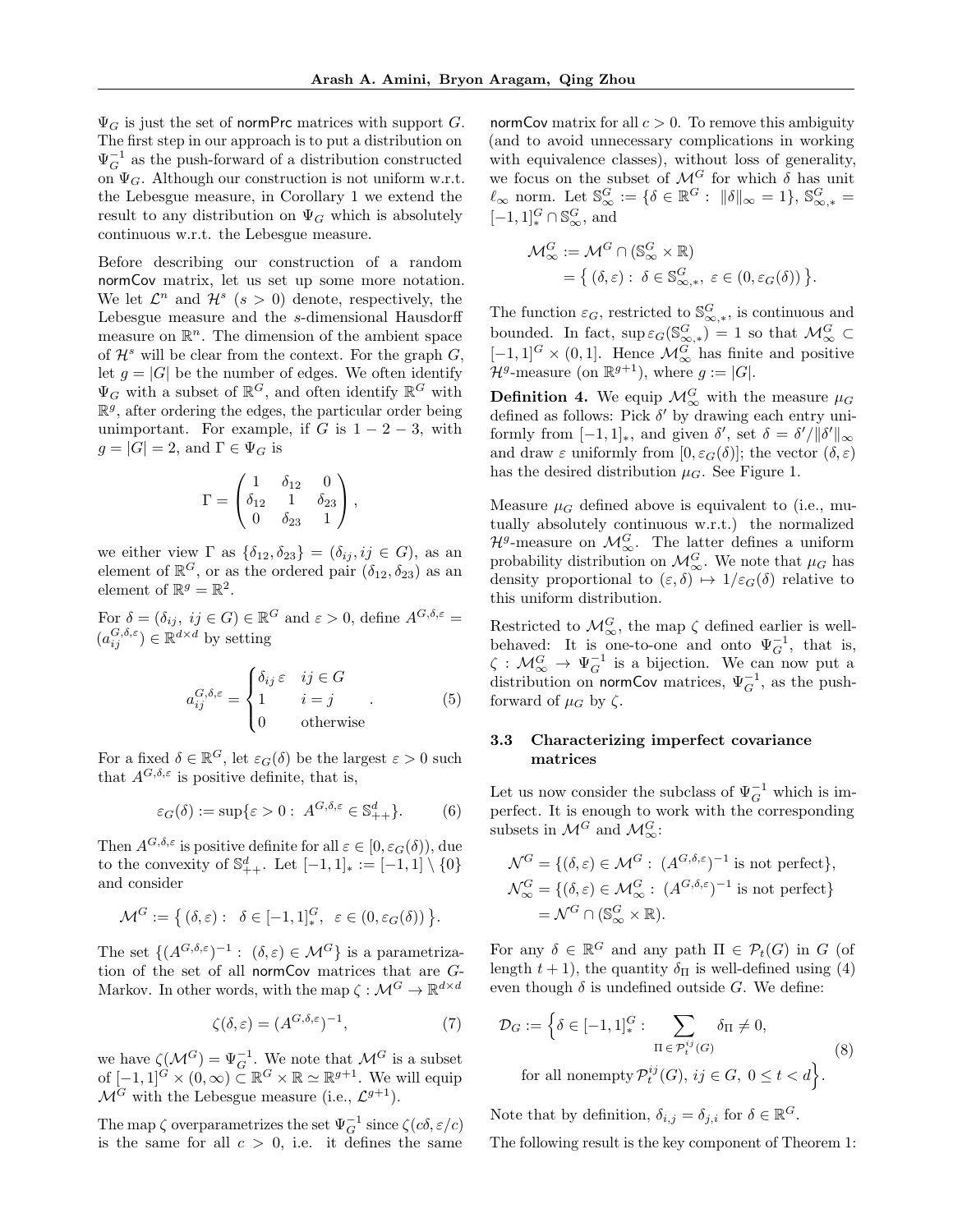

Figure 1: (Top) The plot of the samples from the uniform distribution  $\mu_G$  on  $\mathcal{M}_{\infty}^G$  for the graph  $G = 1-2-3$ . We have  $\varepsilon_G((\delta_{12}, \pm 1)) = 1/\sqrt{1 + \delta_{12}^2}$  and similarly for  $\varepsilon_G((\pm 1, \delta_{23}))$ . Note that the distribution is supported on  $\mathbb{S}_{\infty}^2 \times [0,1]$ . It is singular w.r.t.  $\mathcal{L}^3$  but absolutely continuous w.r.t.  $\mathcal{H}^2$ . (Bottom) Pushforward of  $\mu$ <sub>G</sub> by the map F defined in Step 1 in the proof of Theorem 1 (cf. Section 5.1).

**Theorem 2.** Let G be a graph with  $g := |G| \geq 2$ . Let

$$
B_{\delta} := \{ \varepsilon : (\delta, \varepsilon) \in \mathcal{N}^G \},
$$

for any  $\delta \in [-1,1]_*^G$  and let  $\mathcal{D}_G$  be as given in (8). Then, the following hold:

- (a)  $\mathcal{D}_G^c$  is an  $\mathcal{L}^g$ -null set,
- (b)  $\mathbb{S}_{\infty}^G \cap \mathcal{D}_G^c$  is an  $\mathcal{H}^{g-1}$ -null set, and
- (c) for every  $\delta \in \mathcal{D}_G$ ,  $B_{\delta}$  is finite.

In particular, (d) the set  $\mathcal{N}^G$  is a  $\mathcal{L}^{g+1}$ -null set, and  $\mathcal{N}_{\infty}^G$  is a H<sup>g</sup>-null set, i.e.  $\mu_G(\mathcal{N}_{\infty}^G)=0$ .

Theorem 2 is proved in Section 5.2. To gain some intuition for this result, consider the example  $G =$  $1-2-3$  illustrated in Figure 1. Theorem 2 says that there is a "good" set  $\mathcal{D}_G$  of  $(\delta_{12}, \delta_{23}) \in [-1, 1]^2_*$ which has full 2-dimensional measure; its boundary (i.e., the intersection with the perimeter of the square  $[-1, 1]^2_*$ ) has full 1-dimensional measure. Moreover, for any  $(\delta_{12}, \delta_{23}) \in \mathcal{D}_G$ , at most finitely many  $\varepsilon$  are problematic, that is, they lead to a imperfect covariance matrix via (7).

Theorem 2 also provides an explicit construction of the "bad set" $\mathcal{D}_G^c$  containing the bulk of non-perfect covariance matrices. This set is identified to be an algebraic variety in  $\mathbb{R}^g$ , the union of roots of polynomials of the form  $\sum_{\Pi \in \mathcal{P}_t^{ij}(G)} \delta_{\Pi}$ . In addition, the measure  $\mu_G$  constructed in the course of the proof is itself interesting with many practical uses as discussed in Section 4.

Comparison with the literature The main advantage of our approach compared to the existing literature (Levitz et al.,  $2001$ ; Peña,  $2011$ ) is the simpler and more direct parametrization of the class of G-Markov undirected models. Technically, our parametrization  $(\delta, \varepsilon)$  decouples the positive semidefinite constraints (on  $\varepsilon$ ) that need to be satisfied by any Gaussian distribution from the perfectness constraints (on  $\delta$ ); see Eq. (5)–(6). The main parameter  $\delta$  is free to take any values in  $[-1, 1]^d$  and the only constraints are those imposed by perfectness or lack thereof. Moreover, our explicit identification of the bulk of non-perfect matrices via  $\mathcal{D}_G^c$ , provides insights about how perfectness can be violated in terms of the behavior of the coefficients along paths in  $G$ .

# 4 PRACTICAL APPLICATIONS

The construction of the measure  $\mu$ <sub>G</sub> (cf. Definition 4) has many possible uses in practice. Specifically, using  $\mu$ <sup>G</sup> as a trial or proposal distribution in rejection sampling or Markov chain Monte Carlo, we have a device to generate a random sample from any continuous distribution over (properly normalized) G-Markov covariance matrices, for any graph  $G$ . By the results of this paper, the resulting sample is also guaranteed to be G-perfect. Simulating from  $\mu$ <sup>G</sup> itself is quite straightforward. The only computational burden is that of computing  $\varepsilon_G(\delta)$  which is a convex optimization problem that can be solved efficiently in practice. Here we briefly highlight two possible uses for such sampling schemes.

#### 4.1 Uncertainty quantification

Consider the problem of uncertainty quantification when estimating the structure of a graphical model G. For simplicity, let us assume  $\mu_G$  specifies the distribution of  $\Sigma^{-1}$  given a graph G. Then, by generating samples from  $\mu_G$ , one can perform simulation-based uncertainty quantification given an estimated graph G. This is essentially a version of the parametric bootstrap for graphical models, where we view  $G$  as the discrete parameter. It allows practitioners to explicitly quantify the uncertainty of particular edges and even the entire network. We can also assess the variability of the regularization paths for methods that use a regularization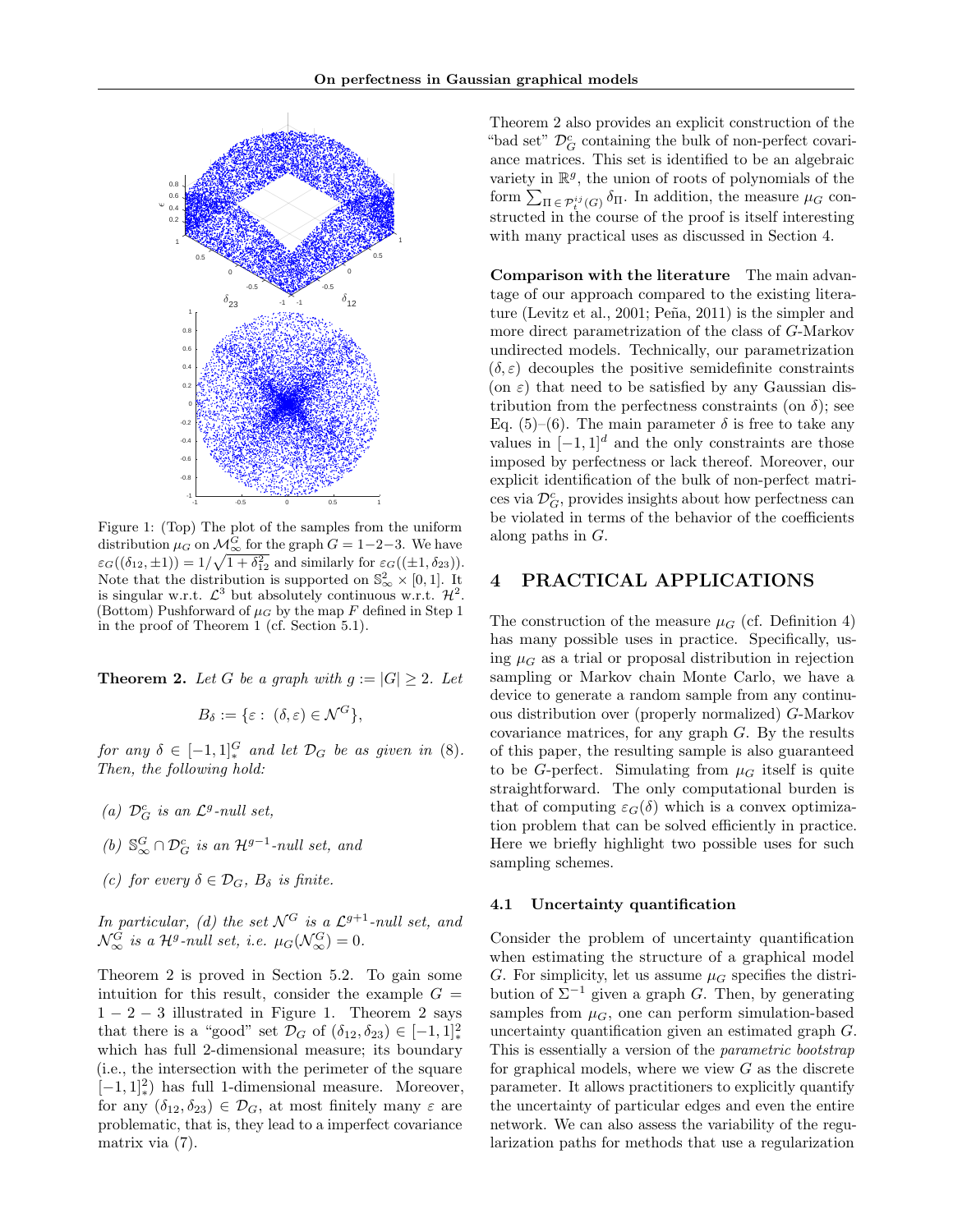parameter. If one chooses to use distributions other than  $\mu_G$  for  $\Sigma^{-1}$ , we can easily implement that by using importance weights with  $\mu$ <sup> $\alpha$ </sup> as the trial distribution.

These ideas are illustrated in Figure 2 where we have compared the variability of the estimates obtained by CLIME (Cai et al., 2011) and the graphical lasso (Friedman et al., 2008), both popular methods for estimating sparse undirected graphical models. For a random graph G on  $d = 10$  nodes, with edge density  $\approx 0.2$ , we have sampled 100 precision matrices Γ from  $\mu$ <sub>G</sub> and then sampled  $n = 50$  data points from each  $N(0, \Gamma^{-1}),$ and ran the two methods on each dataset. Figure 2 (top) shows the variability of the regularization paths for the two methods, namely, the relative operator norm error between the true and estimated precision matrices versus the regularization parameter  $\lambda$ . The solid lines are the mean paths showing that  $\lambda \approx 0.12$  is optimal for both methods. For this  $\lambda$ , and  $n = 50, 100$ and 200, Figure 2 (bottom) shows the pairwise normalized Hamming distance between each pair of the 100 graphs estimated by each method, a measure of structure variability. The code is available at GitHub repository aaamini/GMarkov-sampling (Amini et al., 2022) and uses CVXR (Fu et al., 2020).

#### 4.2 Bayesian inference

Consider the case where we are given a graph G and would like to estimate a Gaussian model that is G-Markov. In Bayesian analysis, one puts a prior on the precision matrix, which is often a Wishart prior. Restricting the domain of this prior to  $G$ , we obtain a support-restricted Wishart distribution. Sampling from the resulting posterior is difficult due to the support restriction, however, one can use  $\mu$ <sup>G</sup> as a trial distribution in the Metropolis-Hastings algorithm to efficiently sample from the posterior. We can also use  $\mu_G$  as a trial to sample from other—not necessarily conjugate—priors (e.g., a uniform prior on the set of normalized G-Markov precision matrices).

# 5 PROOF OF MAIN RESULTS

In this section, we provide the proofs of the two main theorems. We first show how Theorem 2 implies Theorem 1. The rest of the section is then focused on proving Theorem 2. The main component is Lemma 1 whose proof is deferred to Section A.1.

## 5.1 Proof of Theorem 1

Recall the identification of  $\Psi_G$  with a subset of  $\mathbb{R}^G \simeq$  $\mathbb{R}^g$ . The cases  $g = 0$  and  $g = 1$  are trivial, so we will assume  $g \geq 2$ . We proceed in two steps:



Figure 2: (Top) Operator norm relative error vs.  $\lambda$ . (Bottom) Hamming distance vs. sample size.

Step 1. The first step is to show that almost all normPrc matrices supported on  $G^{\circ}$  lead to perfect covariance matrices after inversion. Consider the following subset of normPrc matrices,

$$
N = \{ \Gamma \in \Psi_G : \Gamma^{-1} \text{ is not perfect} \}. \tag{9}
$$

We wish to show that  $\mathcal{L}^g(N) = \mathcal{H}^g(N) = 0$ . Let F:  $\mathbb{R}^G \times \mathbb{R} \to \mathbb{R}^G$  be the map given by  $F(\delta, \varepsilon) = (\delta_{ij}\varepsilon, ij \in$ G). Since F is a  $C^1$  map, it is locally Lipschitz over  $\mathbb{R}^{[G]+1}$ , hence Lipschitz over  $\mathcal{M}_{\infty}^G$ . It is well-known that a Lipschitz map (between two metric spaces) maps  $\mathcal{H}^s$ -null sets to  $\mathcal{H}^s$ -null sets, for any  $s > 0$ ; see for example (Krantz and Parks, 2008, Proposition 2.4.7). Since  $\mathcal{H}^g(\mathcal{N}_{\infty}^G) = 0$  according to Theorem 2, it follows that  $\mathcal{H}^g(F(\mathcal{N}_{\infty}^G)) = 0$ . Recalling the identification of  $\Psi_G$  with a subset of  $\mathbb{R}^G$ , and that  $F: \mathcal{M}_{\infty}^G \to \Psi_G$  is a bijection, we have  $F(\mathcal{N}_{\infty}^G) \simeq N$ , that is,  $\mathcal{H}^g(N) = 0$ .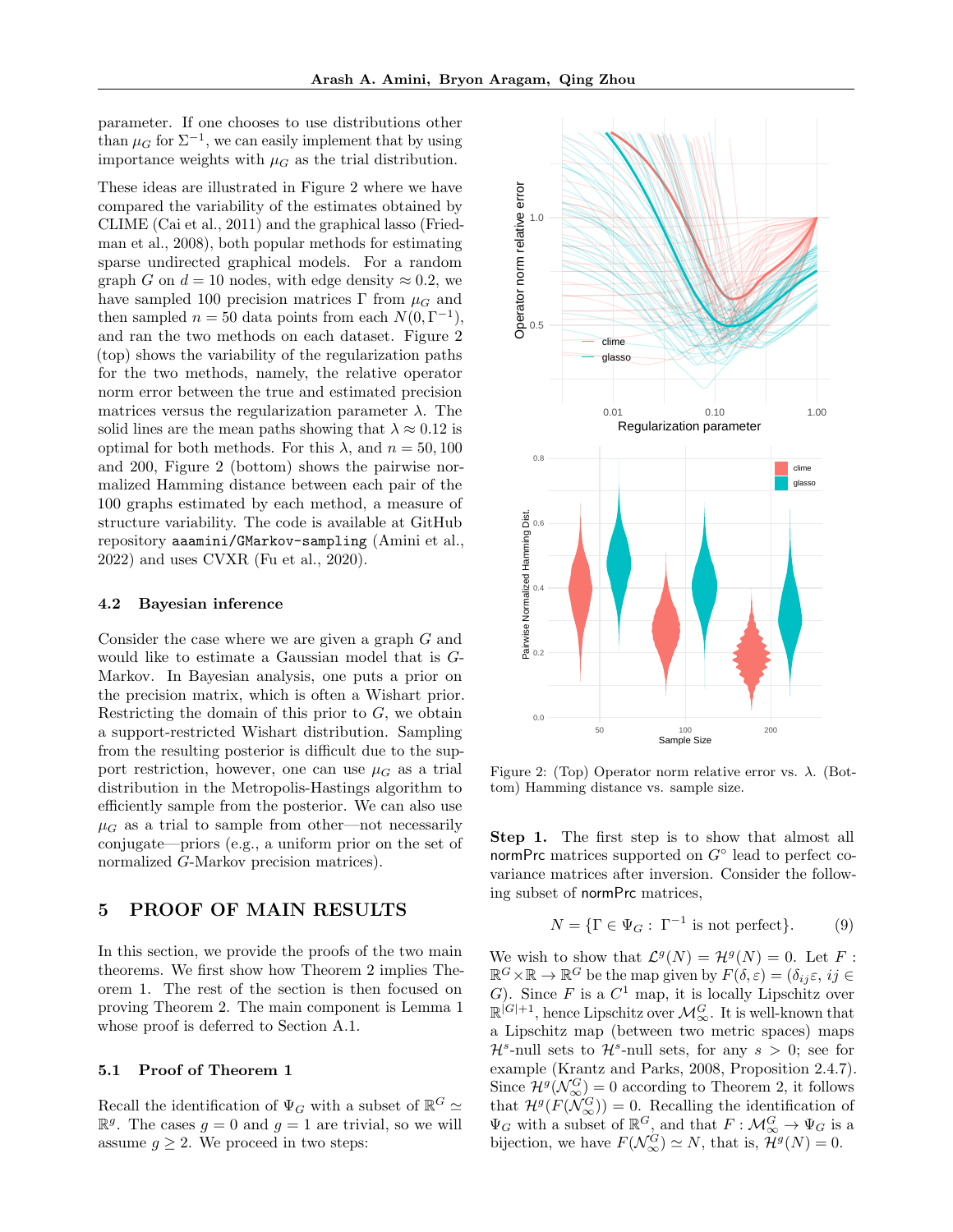Step 2. The second step is to extend the previous result for normPrc matrices to general positive definite matrices. Let  $\mathbb{R}_{++}$  be the set of positive reals and let  $\xi : \mathbb{R}^d_{++} \times \mathbb{R}^G \to \mathbb{R}^G$  be given by

$$
\xi: (x_k, k \in [d]; y_{ij}, ij \in G) \mapsto \left(\frac{y_{ij}}{\sqrt{x_i x_j}}, ij \in G\right).
$$
\n(10)

This map should be thought of as mapping a general positive definite (PD) matrix, with support  $G^{\circ}$ , to its corresponding normPrc matrix (ignoring the diagonal of all ones). We claim that the push-forward of  $\mathcal{L}^{g+d}$ by  $\xi$  is absolutely continuous w.r.t. to  $\mathcal{H}^g = \mathcal{L}^g$  on  $\mathbb{R}^G \simeq \mathbb{R}^g$ ; see Lemma 4 in Section A.2 for a proof. Combined with the result that  $\mathcal{H}^g(F(\mathcal{N}_{\infty}^G)) = 0$  of Step 1, this implies  $\mathcal{L}^{g+d}(\xi^{-1}(N)) = 0$ . But  $\xi^{-1}(N)$  is the set of all PD matrices with support  $G^{\circ}$  that are not perfect. The proof is complete.

#### 5.2 Proof of Theorem 2

Let us introduce some notation, most of which is borrowed from Lněnička and Matúš (2007) with minor modifications. Recall also our subsetting and indexing notations from Section 1.2 and path notation from Section 3.1.

The proof of Theorem 2 relies on the following key technical lemma, which is as an extension of Lemma 4 in Lněnička and Matúš (2007) and is proven in Section A.1. Here, we treat node 1 specially, hence the emphasis on the collection of 1-cycles (cycles which begin and end on node 1) of a given length  $t + 1$ , namely  $\mathcal{C}_t^1(G)$ . The special role given to 1 becomes clear in the proof of Theorem 3 below, where in dealing with an  $ij$ -path of G, we identify the endpoints with node 1 of a new graph  $H$ , hence obtaining a 1-cycle of  $H$ .

In the sequel,  $\mathbb{C}[x]$  is the set of polynomials in the indeterminate variable  $x$  with complex coefficients. For  $p \in \mathbb{C}[x]$ , we say that  $p = 0$  in  $\mathbb{C}[x]$ , or  $p(x) = 0$  in  $\mathbb{C}[x]$ , if p is the zero polynomial (i.e., all its coefficients are zero). For a square matrix  $B$ ,  $|B|$  denotes its determinant.

**Lemma 1.** Consider a (directed) graph  $H$  on  $[r]$  with no self-loops on any node except possibly node 1. Let  $\delta_{i,j}$  for  $i, j \in [r]$  be a collection of nonzero real numbers.  $Define \ a \ matrix \ B(x) = (b_{i,j}(x)) \in \mathbb{R}^{r \times r} \ by$ 

$$
b_{i,i} = 1, \forall i > 1, \qquad and
$$
  

$$
b_{i,j}(x) = \delta_{i,j} x 1\{\{i,j\} \in H\}, \quad \text{for } i \neq j \text{ and } i = j = 1,
$$

treating  $b_{i,j}(x)$  as a polynomial in  $\mathbb{C}[x]$ . The following two statements hold:

$$
(a) \ |B(x)|=0 \ \ in \ {\mathbb C}[x] \ \ if \ {\mathcal C}_t^1(H)=\emptyset \ \ for \ all \ t\geq 0.
$$

(b) Assume further that for any  $0 \leq t \leq r$ ,

$$
\sum_{C \in \mathcal{C}_t^1(H)} \delta_C \neq 0 \quad \text{whenever } \mathcal{C}_t^1(H) \text{ is nonempty.}
$$
\n(11)

Then,  $|B(x)| = 0$  in  $\mathbb{C}[x]$  implies  $\mathcal{C}_t^1(H) = \emptyset$  for all  $t \geq 0$ .

Note that in the case  $t = 0$ ,  $C_t^1(H)$  is nonempty only if  $H$  has a self-loop on node 1. Following Lněnička and Matúš (2007), let  $\mathcal{N} = [d]$  and  $\mathcal{R}(\mathcal{N})$  be the set of all couples  $(ij|K)$  such that i and j are distinct singletons of N and  $K \subset \mathcal{N} \setminus ij$ . Subsets of  $\mathcal{R}(\mathcal{N})$  are called relations. To simplify notation, unless otherwise stated, couples of the form  $(ij|K)$  are always assumed to belong to  $\mathcal{R}(\mathcal{N})$ .

**Definition 5.** The dual couple of  $(ij|K)$  is  $(ij|\mathcal{N}\setminus\mathcal{N})$ *ijK*). For a relation  $\mathcal{L} \subset \mathcal{R}(\mathcal{N})$ , the *dual relation*  $\mathcal{L}^{\dagger}$  is defined as the relation containing all the dual couples of the elements of  $\mathcal{L}$ .

For any matrix  $A \in \mathbb{R}^{d \times d}$ , let

$$
\langle \langle A \rangle \rangle := \big\{ (ij|K) : |A_{iK,jK}| = 0 \big\}.
$$

By Lemma 1 in Lněnička and Matúš (2007), for an invertible matrix A, we have  $\langle A \rangle^{\dagger} = \langle A^{-1} \rangle$ . For a simple undirected graph G with vertex set  $\mathcal{N}$ , let

$$
\langle G \rangle := \{ (ij|K) : K \text{ separates } i \text{ and } j \text{ in } G \}.
$$

Recalling the notation  $\mathcal{P}^{ij}_t(G)$  from Section 3.1, let

$$
\mathcal{P}^{ij}_t(G;K) := \{ \Pi \in \mathcal{P}^{ij}_t(G) : \ \Pi \subset ijK \}
$$

denote the set of  $ij$ -paths in G of length  $t+1$  that pass entirely through K. We also recall the definition of  $\mathcal{D}_G$ from  $(8)$ .

**Theorem 3.** Let G be a simple undirected graph with vertex set N. Then, for any  $\delta \in \mathcal{D}_G$ , there are finitely many  $\varepsilon \in \mathbb{C}$  for which  $\langle G \rangle^{\dagger} = \langle \langle A^{G, \delta, \varepsilon} \rangle \rangle$  fails, where  $A^{G,\delta,\varepsilon}$  is defined in (5).

*Proof.* Let  $A^{G,\delta,x}$  be the matrix with elements in  $\mathbb{C}[x]$ obtained by replacing  $\varepsilon$  in  $A^{G,\delta,\varepsilon}$  by indeterminate x. Consider

$$
\langle\!\langle A^{G,\delta,x}\rangle\!\rangle_{\mathbb{C}[x]}:=\{(ij|K):\;|A^{G,\delta,x}_{iK,jK}|=0\;\mathrm{in}\;\mathbb{C}[x]\}.
$$

Step 1. Fix  $\delta \in \mathcal{D}_G$ . We show that  $\langle G \rangle^{\dagger} = \langle \langle A^{G,\delta,x} \rangle \rangle_{\mathbb{C}[x]}$ . Consider the matrix  $A_{iK,jK}^{G,\delta,x}$ , and assume that its first row and column correspond to the *i*th row and *j*th column of  $A^{G,\delta,x}$ , by swapping rows and columns if necessary, noting that such operations do not change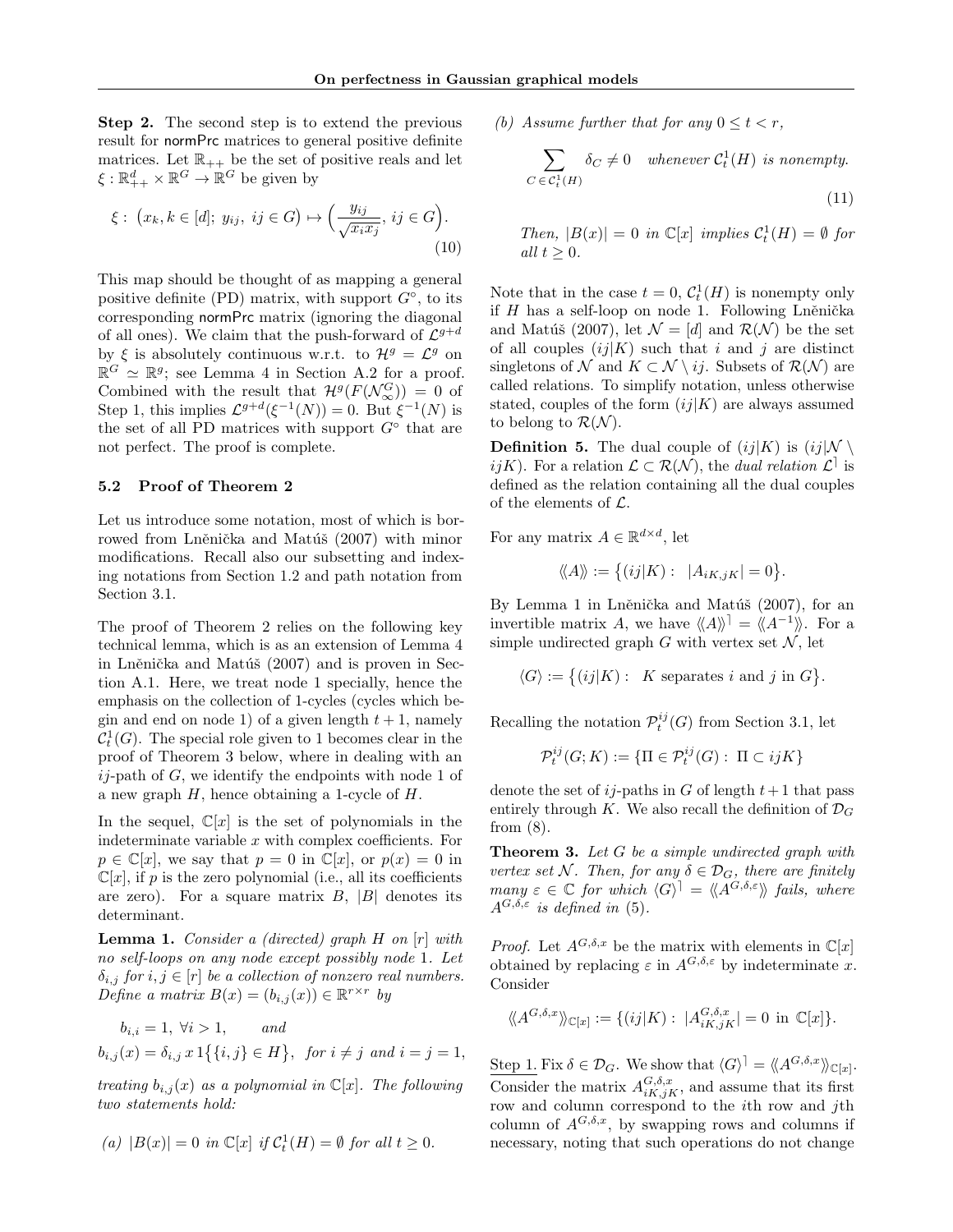the determinant  $|A_{iK,jK}^{G,\delta,x}|$ . We identify  $(i,j)$  with element  $(1, 1)$  in Lemma 1. Let H be the subgraph of G induced on nodes  $ijK$ , with nodes i and j identified together and renamed node 1. The only edges in H that can be directed are those incident on node 1:  $\{1, k\} \in H$  iff  $\{i, k\} \in G$ , and  $\{k, 1\} \in H$  iff  $\{k, j\} \in G$ . All the undirected edges in  $H_{KK}$  are considered bidirected. In other words, the support of  $A_{iK,jK}$  is the adjacency matrix of  $H$ , which can be asymmetric and thus correspond to a directed graph. A path from  $i$ to  $j$  in  $G$  that lies entirely in  $ijK$  corresponds to a cycle in  $H$  starting at node 1, that is, we can identify  $\mathcal{P}^{ij}_t(G;K)$  with  $\mathcal{C}^1_t(H)$ . A possible edge between i and j in G will be a self-loop on node 1 in  $H$ , i.e.,  $\delta_{ij}x$  plays the role of  $\delta_{11}x$  in Lemma 1. Since  $\delta \in \mathcal{D}_G$ , it follows from  $(8)$  that assumption  $(11)$  holds for H whenever  $(ij|K) \in \mathcal{R}(\mathcal{N})$ . It follows from Lemma 1 that  $|A_{iK,jK}^{G,\delta,x}|=0$  if and only if  $\mathcal{P}_t^{ij}(G;K)$  is empty for all  $t \geq 0$ . Hence, i and j are separated in G by  $\mathcal{N} \setminus ijk$ , or in symbols  $(ij|K) \in \langle G \rangle$ , if and only if  $|A_{iK,jK}^{G,\delta,x}|=0.$ 

Step 2. Fix  $\delta \in \mathbb{R}^G$ . Then  $|A_{iK,jK}^{G,\delta,x}| = 0$  in  $\mathbb{C}[x]$  implies  $|A_{iK,jK}^{G,\delta,\varepsilon}|=0$  for all  $\varepsilon\in\mathbb{C}$ . That is,

$$
\langle \langle A^{G,\delta,x} \rangle \rangle_{\mathbb{C}[x]} \subset \langle \langle A^{G,\delta,\varepsilon} \rangle \rangle, \quad \forall \varepsilon \in \mathbb{C}.\tag{12}
$$

The inclusion is strict if and only if there is  $(ij|K)$  such that

$$
p_{ijK}(x,\delta) := |A_{iK,jK}^{G,\delta,x}|
$$

is a nonzero polynomial (in  $\mathbb{C}[x]$ ) with root  $\varepsilon$ . Since any such polynomial has a finite number of roots, we have  $\langle A^{G,\delta,x} \rangle \rangle_{\mathbb{C}[x]} = \langle \langle A^{G,\delta,\varepsilon} \rangle \rangle$ , for all but finitely many  $\varepsilon \in \mathbb{C}$ . Combined with Step 1, the assertion follows.  $\Box$ 

Remark 2. The above proof contains the key intuition for defining  $\mathcal{D}_G$  as in (8): For any  $\delta \in \mathcal{D}_G$  and all but a finite number of  $\varepsilon$ ,  $\langle G \rangle^{\dagger} = \langle A^{G,\delta,\varepsilon} \rangle$  and thus,  $\langle G \rangle = \langle A^{G,\delta,\varepsilon} \rangle = \langle \sum \rangle$ , where  $\Sigma = (A^{G,\delta,\varepsilon})^{-1}$  is the covariance matrix of X. This implies that  $i - K - j$ in G if and only if  $|\Sigma_{iK,jK}| = 0$ , which is equivalent to  $X_i \perp \!\!\!\perp X_j \mid X_K$  by Lemma 2 below. See the proof of Lemma 3 for a rigorous argument.

The following lemma is straightforward (see for example Amini et al. (2017)):

**Lemma 2.** Suppose  $X \sim N(0, \Sigma)$  and  $\Sigma \succ 0$ . Then,  $|\Sigma_{Si,Sj}| = 0$  is equivalent to  $X_i \perp \!\!\! \perp X_j | X_S$  for all i, j and  $S \subset [d]_{ij}$ .

**Lemma 3.** If  $\langle G \rangle^{\dagger} = \langle \langle \Sigma^{-1} \rangle \rangle$ , then  $\Sigma$  is G-perfect.

Proof. First we note that by Lemma 1 in Lněnička and Matúš (2007),  $\langle G \rangle = \langle G \rangle^{11} = \langle \langle \Sigma^{-1} \rangle^{\dagger} = \langle \langle \Sigma \rangle \rangle$ . Recall  $\mathcal{N} := [d]$ . Assume that  $\Sigma$  is not perfect. Then, there exist nonempty disjoint sets  $A, B \subset \mathcal{N}$  and  $K \subset$ 

 $\mathcal{N} \setminus AB$  such that  $X_A \perp \!\!\! \perp X_B \mid X_K$ , and K does not separate A and B. Then,  $\exists i \in A, j \in B$  such that  $\neg(i-\text{const})$  $K - j$ ) and clearly  $K \subset \mathcal{N} \setminus ij$  (i.e.,  $(ij|K) \in \mathcal{R}(\mathcal{N})$ ). We also have  $X_i \perp \!\!\!\! \perp X_j \mid X_K$ , hence  $|\Sigma_{Ki,Kj}| = 0$  by Lemma 2. That is,  $(ij|K) \in \langle\!\langle \Sigma \rangle\!\rangle$ , hence we should have  $(ij|K) \in \langle G \rangle$ , contradicting  $\neg(i - K - j)$ . The proof is complete.  $\Box$ 

*Proof of Theorem 2.* Part (c) of Theorem 2, with  $\mathcal{D}_G$ defined by (8), follows from Theorem 3 and Lemma 3 and the relation  $\Sigma^{-1} = A^{G,\delta,\varepsilon}$ . For part (a), we note that  $\mathcal{D}_G^c := \{ \delta \in [-1,1]_*^G : \delta \notin \mathcal{D}_G \}$  is the finite union of the zero sets of nontrivial polynomials, hence of  $\mathcal{L}^g$ measure zero in  $[-1,1]_*^G$  (as a subset of  $\mathbb{R}^G \simeq \mathbb{R}^g$ ). For part (b), let  $\mathbb{S}_{\infty}^G = \bigcup_{ij} (F_{ij}^+ \cup F_{ij}^-)$  be the decomposition of  $\mathbb{S}_{\infty}^G$  into its  $(g-1)$ -dimensional faces:  $F_{ij}^{\pm} = \{ \delta :$  $\delta_{ij} = \pm 1$ . It is enough to show, for example, that  $F_{ij}^{+} \cap \mathcal{D}_{G}^{c}$  has  $\mathcal{H}^{g-1}$ -measure zero. Let  $G'$  be  $G$  with edge ij removed. By fixing  $\delta_{ij} = 1$ , we can view  $F_{ij}^+ \cap \mathcal{D}_G^c$  as a subset of  $F_{ij}^+ \subset \mathbb{R}^{G'} \simeq \mathbb{R}^{g-1}$ . Recalling the definition of  $\mathcal{D}_G$ , (8), we observe, as before, that  $F_{ij}^{\dagger} \cap \mathcal{D}_G^c$  as a subset of  $\mathbb{R}^{g-1}$  has  $\mathcal{L}^{g-1}$ -measure zero as a finite union of the zero sets of nontrivial polynomials in  $g - 1$ variables  $\delta_{G'} = (\delta_{rs}, rs \in G')$ . Since  $\mathcal{L}^{g-1} = \mathcal{H}^{g-1}$  on  $\mathbb{R}^{g-1}$ , the assertion follows.

For part (d), both  $\mathcal{L}^{g+1}(\mathcal{N}^G) = 0$  and  $\mathcal{H}^g(\mathcal{N}^G_{\infty}) =$ 0 follow from the Fubini theorem for the Lebesgue measure. For example, consider the latter assertion. It is enough to show  $\mathcal{H}^g(\mathcal{N}^G \cap (F_{ij}^+ \times \mathbb{R})) = 0$ . Viewing  $\mathcal{N}^G \cap (F_{ij}^+ \times \mathbb{R})$  as a subset of  $\mathbb{R}^{g-1} \times \mathbb{R}$ , as above, and using the decomposition of the Lebesgue measure  $\mathcal{L}^g = \mathcal{L}^{g-1} \times \mathcal{L}^1$ , Fubini theorem gives

$$
\mathcal{H}^g(\mathcal{N}^G \cap (F_{ij}^+ \times \mathbb{R})) = \int_{F_{ij}^+} \mathcal{L}^1(B_\delta) d\mathcal{H}^{g-1}(\delta)
$$
  
= 
$$
\int_{F_{ij}^+ \cap \mathcal{D}_G^c} \mathcal{L}^1(B_\delta) d\mathcal{H}^{g-1}(\delta)
$$

$$
+ \int_{F_{ij}^+ \cap \mathcal{D}_G} \mathcal{L}^1(B_\delta) d\mathcal{H}^{g-1}(\delta).
$$

Both integrals are zero, the first since  $\mathcal{H}^{g-1}(F_{ij}^+\cap \mathcal{D}_G^c)$  = 0 by part (b), and the second since  $B_{\delta}$  has finitely many elements hence  $\mathcal{L}^1(B_\delta) = 0$ , by part (c). The proof is complete.  $\Box$ 

#### Acknowledgements

A.A. acknowledges the support of NSF DMS-1945667. B.A. acknowledges the support of NSF IIS-1956330, NIH R01GM140467, and the Robert H. Topel Faculty Research Fund at the University of Chicago Booth School of Business. Q.Z. acknowledges the support of NSF DMS-1952929 and NSF IIS-1546098.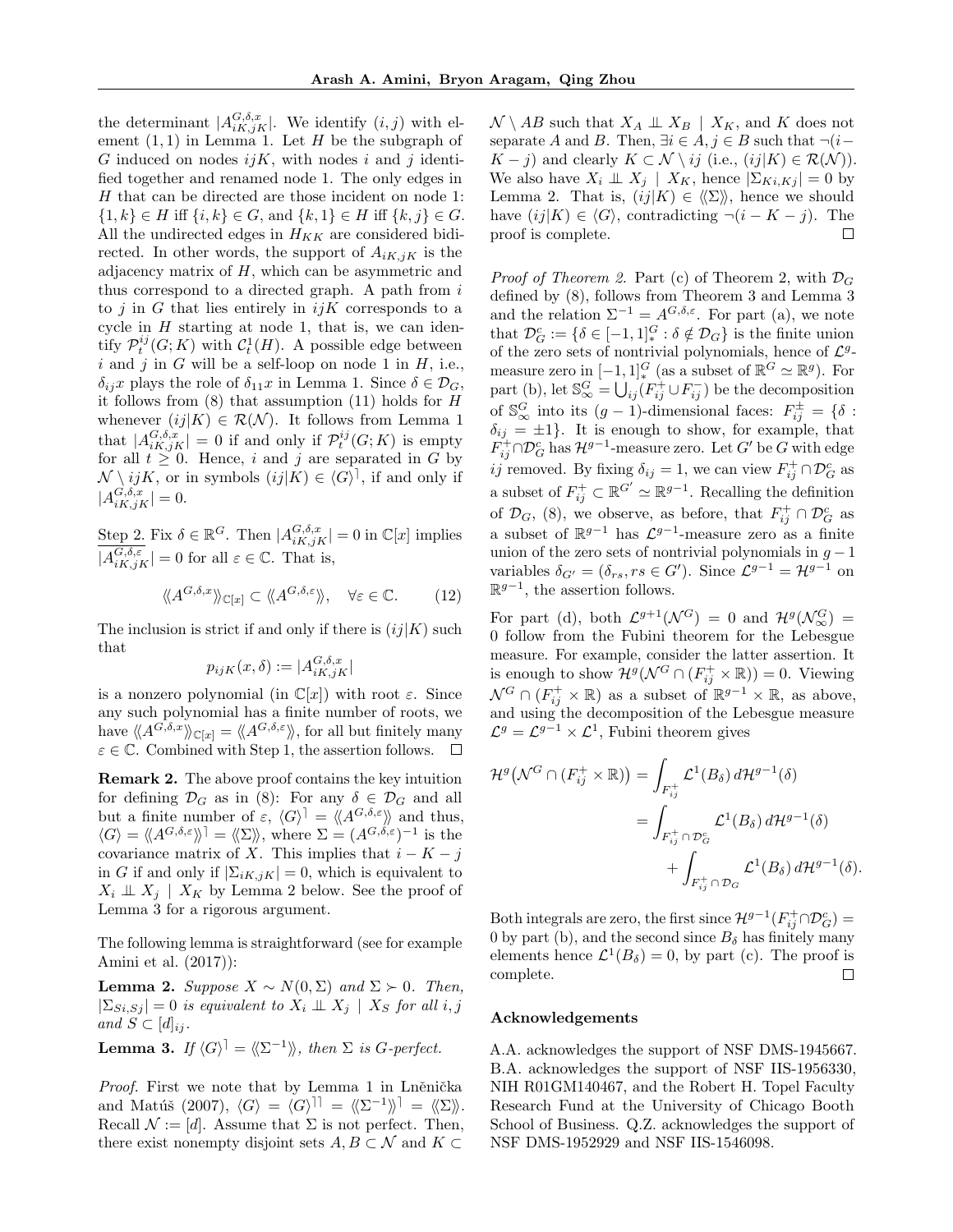#### References

- M. Al-Shedivat, A. Dubey, and E. P. Xing. Contextual explanation networks. arXiv preprint arXiv:1705.10301, 2017.
- A. A. Amini, B. Aragam, and Q. Zhou. The neighborhood lattice for encoding partial correlations in a hilbert space.  $arXiv$  preprint  $arXiv:1711.00991$ , 2017.
- A. A. Amini, B. Aragam, and Q. Zhou. G-Markov Sampling. 2022. doi: 10.5281/zenodo.6147844. URL https://github.com/aaamini/GMarkov-sampling.
- S. A. Andersson, D. Madigan, and M. D. Perlman. Alternative markov properties for chain graphs. Scandinavian journal of statistics, 28(1):33–85, 2001.
- T. Boege. Construction methods for gaussoids. Master's thesis, Otto-von-Guericke-Universität Magdeburg, 2019.
- T. Boege and T. Kahle. Construction methods for gaussoids. Kybernetika, 56(6):1045–1062, 2020.
- T. Cai, W. Liu, and X. Luo. A constrained  $\ell_1$  minimization approach to sparse precision matrix estimation. Journal of the American Statistical Association, 106 (494):594–607, 2011.
- J. Friedman, T. Hastie, and R. Tibshirani. Sparse inverse covariance estimation with the graphical lasso. Biostatistics, 9(3):432–441, 2008.
- A. Fu, B. Narasimhan, and S. Boyd. CVXR: An R package for disciplined convex optimization. Journal of Statistical Software, 94(14):1–34, 2020. doi: 10.18637/jss.v094.i14.
- M. J. Johnson, D. K. Duvenaud, A. Wiltschko, R. P. Adams, and S. R. Datta. Composing graphical models with neural networks for structured representations and fast inference. In D. D. Lee, M. Sugiyama, U. V. Luxburg, I. Guyon, and R. Garnett, editors, Advances in Neural Information Processing Systems 29, pages 2946–2954. Curran Associates, Inc., 2016.
- D. Koller and N. Friedman. Probabilistic Graphical Models: Principles and Techniques, volume 2009. 2009. ISBN 0262013193. doi: 10.1016/j.ccl.2010.07.006.
- S. G. Krantz and H. R. Parks. Geometric integration theory. Springer Science & Business Media, 2008.
- S. L. Lauritzen. Graphical Models (Oxford Statistical Science Series). Oxford University Press, USA, 1996. ISBN 0198522193.
- M. Levitz, M. D. Perlman, and D. Madigan. Separation and completeness properties for amp chain graph markov models. Ann. Stat., 29(6):1751–1784, Dec. 2001.
- R. Lněnička and F. Matúš. On Gaussian condititional independence structures. Kybernetika, 43(3):327–342, 2007.
- C. Meek. Strong completeness and faithfulness in bayesian networks. Proceedings of the Eleventh Conference on Uncertainty in Artificial Intelligenc, 1995.
- A. T. Nguyen, A. Kharosekar, M. Lease, and B. Wallace. An interpretable joint graphical model for factchecking from crowds. In Thirty-Second AAAI Conference on Artificial Intelligence, 2018.
- J. Pearl. Probabilistic reasoning in intelligent systems: Networks of plausible inference. Morgan Kaufmann, 1988.
- J. M. Peña. Faithfulness in chain graphs: the gaussian case. In International Conference on Artificial Intelligence and Statistics, pages 588–599, 2011.
- K. Sadeghi. Faithfulness of probability distributions and graphs. The Journal of Machine Learning Research, 18(1):5429–5457, 2017.
- G. P. Spirtes and R. Schienes. Causation, prediction, and search. 1993.
- R. P. Stanley. Enumerative combinatorics (volume 1). Cambridge studies in advanced mathematics, 1997.
- M. Studeny. Probabilistic conditional independence structures. Springer Science & Business Media, 2006.
- S. C. Tatikonda et al. Testing unfaithful gaussian graphical models. In Advances in Neural Information Processing Systems, pages 2681–2689, 2014.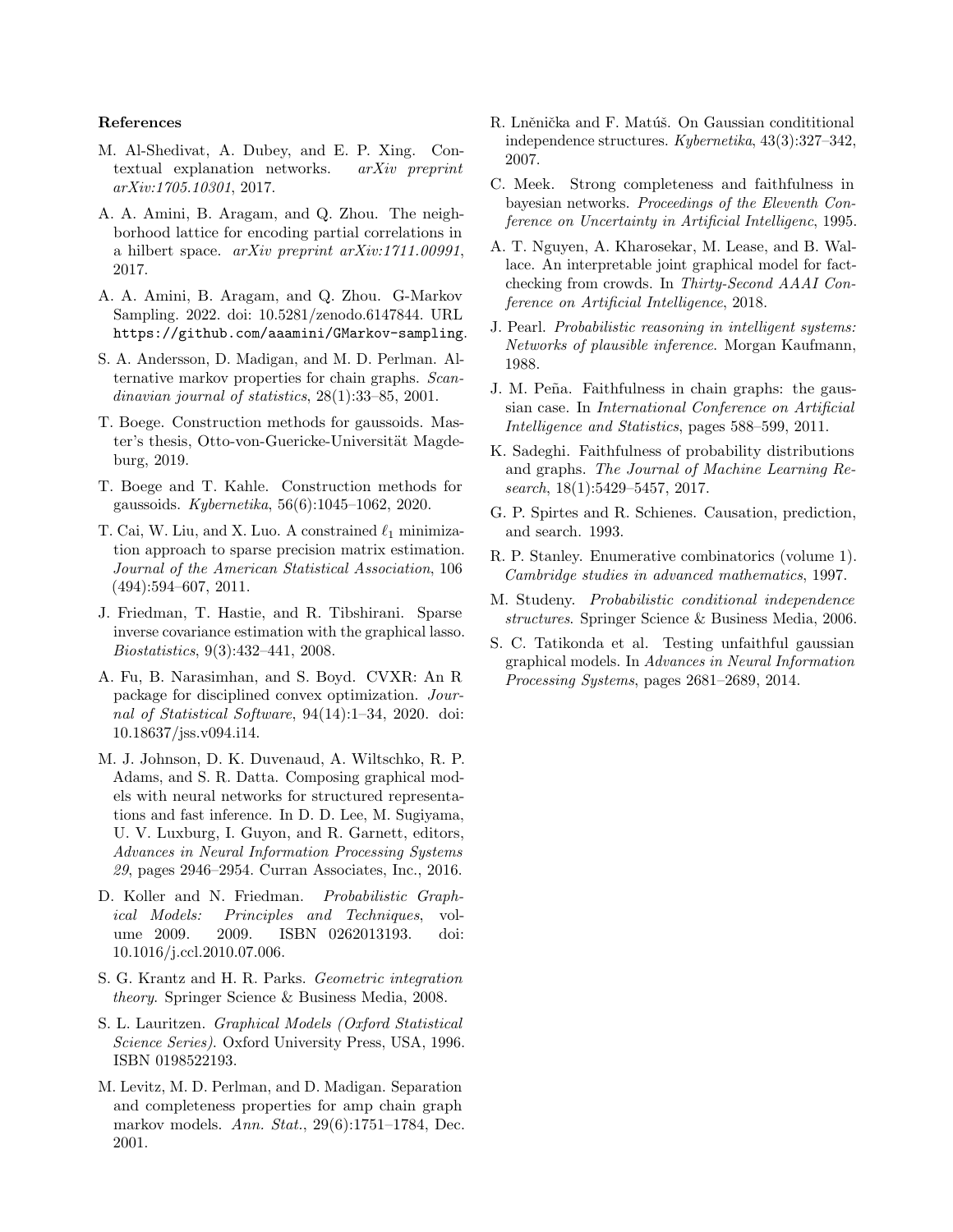# Supplementary Material: On perfectness in Gaussian graphical models

# A PROOFS OF AUXILIARY RESULTS

We recall the following notational conventions: For a matrix  $\Sigma \in \mathbb{R}^{d \times d}$ , and subsets  $A, B \subset [d]$ , we use  $\Sigma_{A,B}$  for the submatrix on rows and columns indexed by  $A$  and  $B$ , respectively. Single index notation is used for principal submatrices, so that  $\Sigma_A = \Sigma_{A, A}$ . For example,  $\Sigma_{i,j}$  is the  $(i, j)$ th element of  $\Sigma$  (using the singleton notation), whereas  $\Sigma_{ij} = \Sigma_{ij,ij}$  is the  $2 \times 2$  submatrix on  $\{i, j\}$  and  $\{i, j\}$ .

### A.1 Proof of Lemma 1

Recall the definition of the  $i_0$ -cycle (of [d] or a graph G) from Section 5.2. In proving Lemma 1, we will use the term cycle to also refer to cycles of a permutation. The necessary background on cycle decomposition is briefly reviewed below. The two notions of cycle (graph versus permutation) are related in our arguments, and the distinction in each occurrence should be clear from the context.

Recall that every permutation  $\pi$  on [d], that is, a bijective map  $\pi : [d] \to [d]$ , has a unique cycle decomposition, once we agree on a particular order within cycles and among them (Stanley, 1997, Section 1.3). For example, representing  $\pi = (142)(35)$  means that  $\pi$  has two cycles  $C_1 = \{1, 4, 2\}$  and  $C_2 = \{3, 5\}$ .  $C_1$  being a cycle means that  $\pi$  maps 1 to 4, 4 to 2, and 2 back to 1, and similarly for  $C_2$ . We treat the cycles of  $\pi$  as ordered sets with the smallest element written first, and the rest of the order determined by the action of  $\pi$ . (That is, if  $C = \{i_0, i_1, \ldots, i_t\}$  is a cycle of  $\pi$ , we have  $i_0 < i_j$  and  $\pi(i_{j-1}) = i_j$  for  $j = 1, \ldots, t$ .) Thus, permutation cycles are also graph cycles in the sense of Section 5.2. The (unordered) collection of cycles of  $\pi$  will be denoted as  $\mathcal{S}_{\pi}$ . In the example,  $\mathcal{S}_{\pi} = \{C_1, C_2\}$ . The ordering among the cycles is unimportant. In forming  $\mathcal{S}_{\pi}$ , we disregard trivial cycles, those containing a single element, except for the cycle containing 1. We often talk about "single cycle" permutations: for example,  $\pi' = (142)(3)(5)$  has a single cycle  $C_1 = \{1, 4, 2\}$  in our convention, while  $\pi'' = (1)(42)(3)(5)$  has two cycles  $C_1 = \{1\}$  and  $C_2 = \{42\}$ . Similarly, the identity permutation has a single cycle in our convention.

For matrix  $B = (b_{i,j}) \in \mathbb{R}^{d \times d}$  and permutation  $\pi$  on [d], we write

$$
b_{\pi} := \prod_{i \in [d]} b_{i,\pi(i)} = \prod_{C \in \mathcal{S}_{\pi}} b_C,
$$
\n(13)

where  $b_C$  is as defined<sup>1</sup> in (4). Since  $b_{\{i\}} = b_{ii} = 1$  for  $i \neq 1$ , dropping single cycles  $\{i\}$ , for  $i \neq 1$ , from  $S_\pi$  does not affect (13). For the example above, the two expressions are

$$
b_{\pi} = b_{1,4}b_{2,1}b_{3,5}b_{4,2}b_{5,3} = (b_{1,4}b_{4,2}b_{2,1})(b_{3,5}b_{5,3}).
$$

For any permutation  $\pi$ , let  $C_{\pi}$  be its 1-cycle, i.e., its cycle that contains 1 and let  $t_{\pi} = |C_{\pi} \setminus \{1\}| = |C_{\pi}| - 1$ . Note that  $b_{C_{\pi}} = \prod_{i \in C_{\pi}} b_{i, \pi(i)}$  is a factor of  $b_{\pi}$ .

*Proof of Lemma 1.* For simplicity, we will drop the explicit dependence on x and write  $B = (b_{i,j})$ . It is well-known that

$$
|B| = \sum_{\pi} sign(\pi)b_{\pi}.
$$

<sup>&</sup>lt;sup>1</sup>The notation  $b<sub>\pi</sub>$  is also consistent with the definition of  $b<sub>C</sub>$  in Section 5.2 due to the following connection: Every (graph) cycle  $C$  can be viewed as a permutation that leaves elements outside  $C$  intact.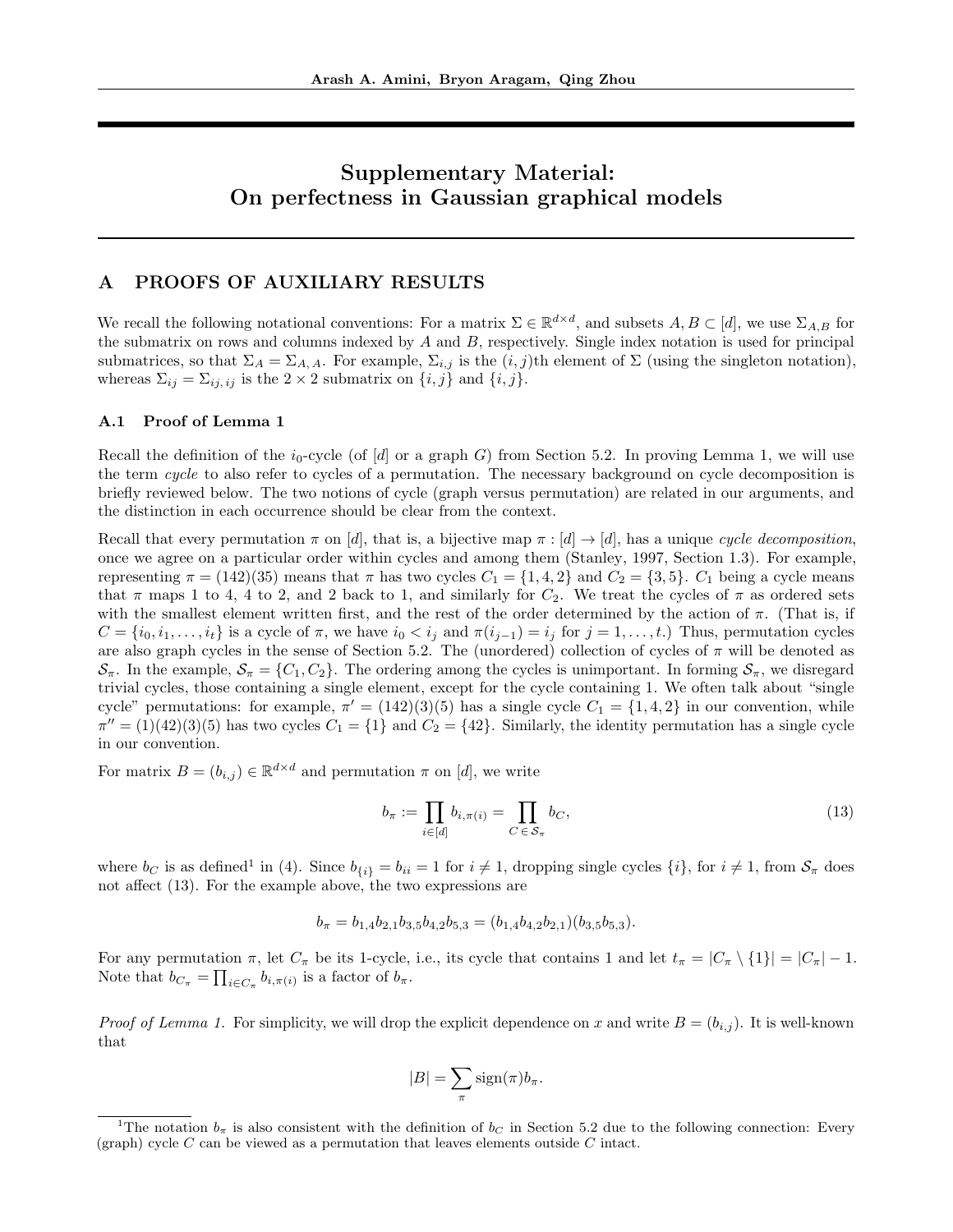First, consider the part (a). Assume  $C_t^1(H) = \emptyset$  for all  $t \geq 0$ . The case  $t = 0$  gives  $\{1,1\} \notin H$ , hence  $b_{i,\pi(i)} = b_{1,1} = 0$  whenever  $C_{\pi} = \{1\}$ . Similarly, for any  $C_{\pi}$  with  $|C_{\pi}| > 1$ , there are  $i, j \in C_{\pi}$  with  $i \neq j = \pi(i)$ , such that  $\{i, j\} \notin H$ , hence  $b_{i,\pi(i)} = 0$ . Thus,  $b_{\pi} = 0$  for all  $\pi$ , giving  $|B| = 0$  and proving part (a).

Now assume  $|B| = 0$ . We start by showing that  $b_{C_{\pi}} = 0$  for all  $\pi$ . We proceed by induction on  $t_{\pi} = |C_{\pi}| - 1$ . Fix  $0 \leq t < r$ . It suffices to show that if  $b_{C_{\pi}} = 0$  for all  $\pi$  with  $t_{\pi} < t$ , then  $b_{C_{\pi}} = 0$  for all  $\pi$  with  $t_{\pi} = t$ . The same argument below, with  $t = 0$ , establishes the initial step of the induction. For any cycle C,

$$
b_C = \delta_C x^{|C|} 1\{C \in H\},\tag{14}
$$

that is,  $b_C$  is equal to 0 or  $\delta_C x^{|C|}$ , the latter if and only if  $C \in H$ . Here,  $\delta_C$  is defined similar to  $b_C$ .

By the induction assumption, it follows that  $b_{\pi} = 0$  for all  $\pi$  for which  $t_{\pi} < t$  since  $b_{C_{\pi}}$  is a factor of  $b_{\pi}$ . It follows that  $0 = |B| = \sum_{\pi: t_{\pi} \geq t} sign(\pi) b_{\pi}$ . There are three types of terms in this expansion: (Below,  $S_{\pi}$  is the cycle decomposition of  $\pi$ , using the convention discussed earlier.)

(a)  $|\mathcal{S}_{\pi}| = 1, t_{\pi} = t$ : These have a cycle  $C_{\pi}$  of length  $t + 1$  containing 1, and every other cycle is trivial. All of these permutations have the same sign, and we have

$$
b_{\pi} = b_{C_{\pi}} = \delta_{C_{\pi}} x^{t+1} 1\{C_{\pi} \in H\}.
$$
\n(15)

The first equality is since  $b_{i,i} = 1$  for all  $i \neq 1$ . As  $\pi$  varies over the permutations in this category,  $C_{\pi}$  runs over all  $C_t^1$ , i.e., cycles of length  $t+1$  over [r] containing 1. That is,

$$
\{C_\pi : t_\pi = t\} = \mathcal{C}_t^1.
$$

(Note that the correspondence also holds for  $t = 1$  since the edges as considered directed. E.g., the permutation cycle  $C_{\pi} = (12)$  corresponds to the graph cycle  $1 \to 2$  and  $2 \to 1$  in  $C_1^1$ . In this case, we have  $b_{\pi} = \delta_{12} \delta_{21} x^2 \{ \{1,2\} \in H, \{2,1\} \in H \}.$ 

However, only the subset  $C_t^1(H)$  of  $C_t^1$  contributes to |B| due to the indicator  $1\{C_\pi \in H\}$  in (15). There are two possible cases:

- (i)  $C_t^1(H) = \emptyset$ ; then  $b_{C_{\pi}} = 0$  for all  $\pi$  such that  $|\mathcal{S}_{\pi}| = 1$  and  $t_{\pi} = t$ .
- (ii)  $C_t^1(H) \neq \emptyset$ ; then, these permutations contribute to |B|, a term  $\pm \left( \sum_{C \in \mathcal{C}_t^1(H)} \delta_C \right) x^{t+1}$ .
- (b)  $|\mathcal{S}_\pi| \geq 2$ ,  $t_\pi = t$ : Any such permutation has at least a cycle C of size  $\nu \geq 2$  in  $[r] \setminus C_\pi$ . Hence,  $b_\pi$  has a factor of the form

$$
b_{C_{\pi}}b_C = \delta_{C_{\pi}}\delta_C x^{t+\nu+1}1\{C_{\pi}, C \in H\}
$$

Thus, any such  $b_{\pi}$ , if nonzero, contributes a polynomial of degree at least  $t + 3$ .

(c)  $t_{\pi} \geq t + 1$ : In this case,  $b_{\pi}$  has a factor of

$$
b_{C_{\pi}} = \delta_{C_{\pi}} x^{t_{\pi}+1} 1\{C_{\pi} \in H\}
$$

and as the previous case contributes a polynomial of degree at least  $t + 2$ , if nonzero.

Thus, the coefficient of  $x^{t+1}$  in |B| is determined only by permutations of type (a). But, this coefficient is zero by the assumption that  $|B| = 0$ . We conclude that case (ii) above cannot occur, since then  $\sum_{C \in \mathcal{C}_t^1(H)} \delta_C = 0$  for some nonempty  $C_t^1(H)$  with  $t \in \{0, ..., r-1\}$ , contradicting assumption (11).

This in turn implies that for any permutation  $\pi$  of type (a), we have  $b_{C_{\pi}} = 0$ , by (15) and that H cannot contain any cycle of size  $t + 1$ . But this proves the induction claim: For any permutation  $\pi'$  with  $t_{\pi'} = t$ , there is permutation  $\pi$  of type (a) such that  $C_{\pi} = C_{\pi'}$  (i.e. break all the cycles of  $\pi'$ , other than  $C_{\pi'}$ , into trivial ones).

As a byproduct of establishing the induction claim, we also obtain  $C_t^1(H) = \emptyset$  for all  $t \geq 0$  which is the desired result. (In particular, with  $t = 0$ , it means that H cannot have a self-loop on node 1 if  $|B| = 0$ .) The proof is complete. $\Box$